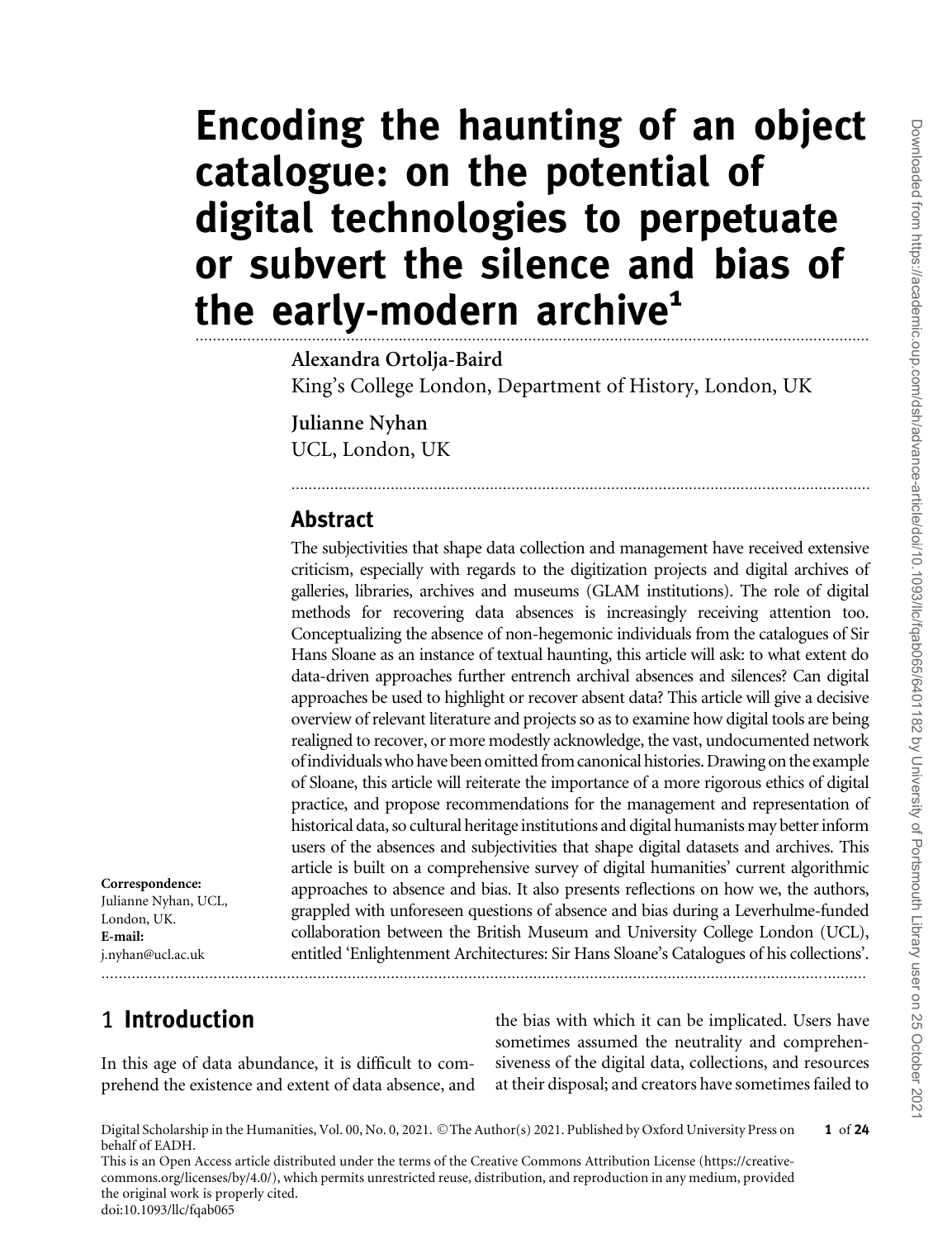fully disclose the decisions that underlie their collections, for commercial reasons, for example, or in a bid to simplify user experience [\(Hitchcock, 2013](#page-20-0)). The literature surveyed in this article attends to data absence and bias. The fact of the existence of this body of literature may thus seem to belie the previous claim about the perceived or assumed neutrality or comprehensiveness of digial collections. Nevertheless, numerous recent studies attest to the continued presence and performance of such assumptions, and thus point to the validity of our opening assertions. With regard to digital newspaper collections, for example, [Gabriele](#page-20-0) [\(2013\)](#page-20-0) has shown how 'the residual layers of policy, practices and politics are utterly invisible in the digital record'. While 'The consequence of this invisibility', argues [Mak \(2014\)](#page-21-0), is the false impression that digital archives, for example, 'have not only been protected from editorial intervention, but [that they] may even function outside traditional infrastructures of production'. [Fyfe \(2016](#page-20-0), p. 548) has argued that the 'efficacy of our scholarship depends upon a largely missing source history of these digital collections', while exemplifying the difficulties of establishing what has been included in, and excluded from, digitized collections of primary and secondary sources. That such tensions extend beyond the context of digitized newspaper collections are emphasized by, among others, D'Ignazio and Klein, who have argued for the role of a feminist data science in problematizing assumptions of the inherent neutrality and objectivity of data, its applications, and connected actors [\(D'Ignazio and Klein, 2020\)](#page-20-0).

Shifting resolution from wider contexts to microlevel determinants, issues that have been used as a deciding factor between inclusion or exclusion from a digital archive, like a diacritical mark [\(Arroyo-](#page-19-0)[Ramirez, 2016\)](#page-19-0), the Optical character recognition (OCR)-readability of non-western languages ([Aho,](#page-19-0) [2016](#page-19-0)), and the controlled vocabularies of information systems, have often been relegated to the realm of the 'merely technical' [\(Drabinski, 2013\)](#page-20-0). Yet, recent scholarship has shown how cultural scripts, power asymmetries, and personal subjectivities can be implicated in the development of seemingly neutral and objective digital tools, resources, and datasets. Often built by hegemonic groups, technology, 'despite the democratizing promise... [is] likely to reflect and perpetuate stereotypes, biases, and inequalities' ([Bourg, 2015\)](#page-19-0). One outcome of this is that marginalized voices can be lost or buried yet deeper as cultural norms and biases become embedded into data, and information is selected or wrangled to conform to models of collection, or even hidden in plain sight by the sheer volume of digital data. In some cases, it is impossible to restore lost voices, raising deep historiographical problems about how positivist epistemologies can '[discourage] scrutiny of the formation and operation of archives and the precise evidentiary status of documents within them' ([Hunter, 2017,](#page-20-0) p. 203). So too, the black-boxing effect of Artificial Intelligence (AI) and machine learning routines, and the interlinking of previously disparate datasets, can serve to amplify existing inequalities in new arena. That archives can be activated as sites of oppression and liberation, or of inclusion and exclusion, is hardly news to archival theorists, who have shown that any representation of data, be it analogue or digital, remains a 'constructed window into personal and collective processes' ([Harris, 2002\)](#page-20-0). So too are digital archives and collections, digital data, algorithms, models, and so on. Scholarship shows that absence and bias can have profound consequences for how we live now and, moreover, for how we can study the past and imagine the future, provoking a recent drive in the digital humanities towards conceptualizing absence in the digital age.

In conversation with this literature, this article asks how data-driven approaches to the study of digitized, archival documents can risk the further entrenching of historical absences and silences in those documents? To what extent can digital approaches be used to recover absent data or redress bias? And, where digital technology alone cannot do all this, what other approaches may be interfolded with digital scholarship to obviate the further amplification of bias and absence? Such questions should not, we propose, be understood as matters for university-based researchers to tackle alone. As cultural heritage and memory institutions engage in the digitization of their collections, and thus transform them from 'boundary objects' to 'open sets of data' [\(Thylstrup, 2019](#page-22-0), p. 3), we also ask how such institutions may foster ethical readings and uses of their digitized collections.

As the following sections demonstrate, there are, broadly speaking, two important types of scholarly interaction with historic absences on the digital stage. The first conceptualizes the nature, scale, causes, and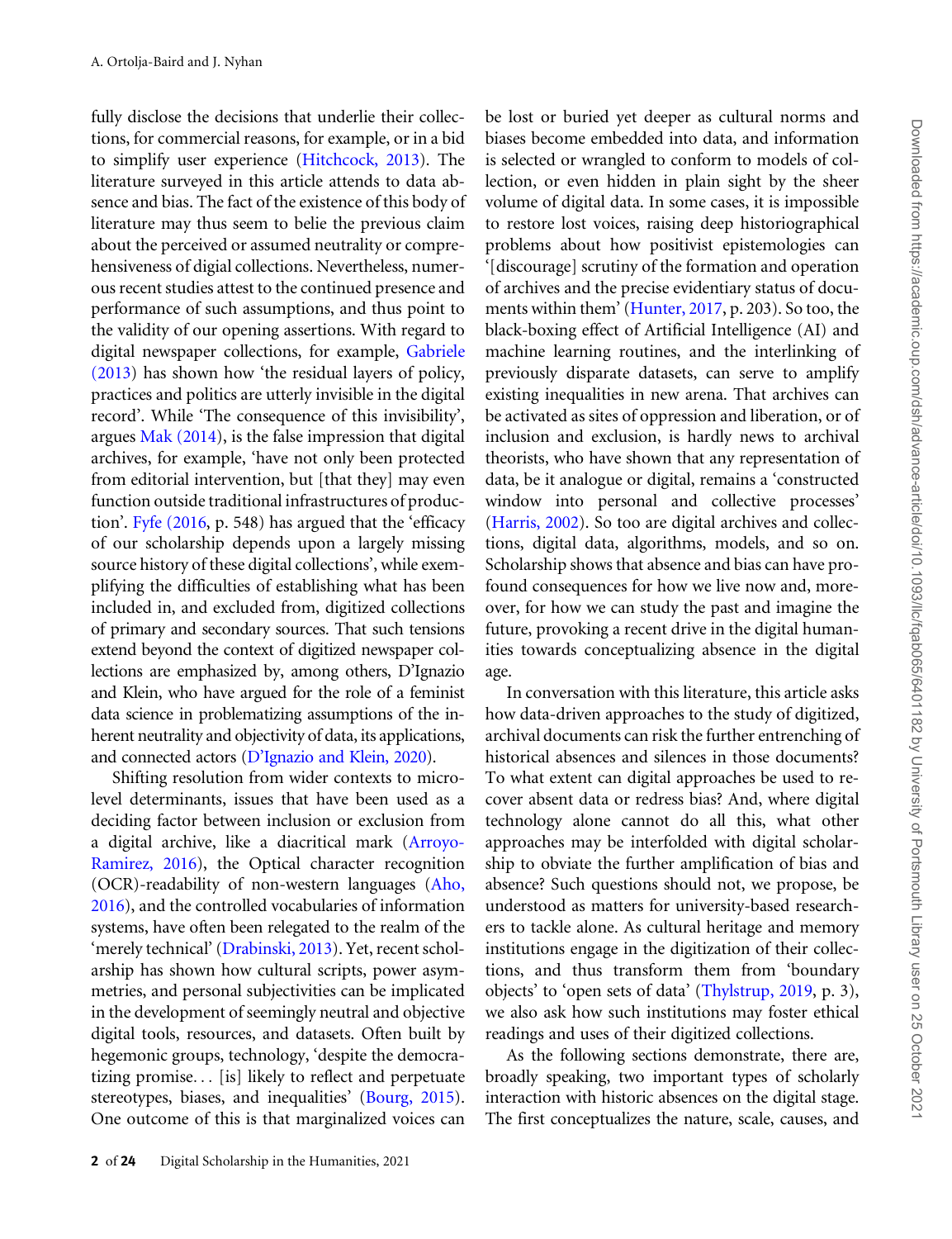ethics of absence at large, while the second, which more frequently engages with the early modern period, as is our frame of study, seeks to recover specific instances of absence without necessarily abstracting these tailored approaches to the general level. To date, the application of these approaches is still nascent in the study of memory institutions. While 'the museum as a cultural form is the ideal space for drawing attention to gaps in the historical record, to the policies of collection and display, and to the limits of the historical narratives' [\(Mason and Sayner, 2019\)](#page-21-0) and has been the site of extensive academic, artistic, and curatorial engagements with these issues over the past two decades ([Smith, 2006;](#page-21-0) [Uncomfortable Truths Exhibition,](#page-22-0) [2007;](#page-22-0) Dissengué and Winter, 2016), there have been fewer interventions into the silences created, or perpetuated, by digital museum practices. $<sup>2</sup>$  While the dem-</sup> ocratization of digital heritage and its consumption is at the forefront of many institutions' initiatives, these are generally assessed in terms of their 'ability to reach larger user numbers, rather than how the discourse itself is created and mediated' [\(Taylor and Gibson,](#page-22-0) [2017\)](#page-22-0). Paired with the general reluctance in heritage studies to critique the ostensibly well-meaning democratizing turn in the heritage sector, this focus has left questions regarding the underlying meaning/s of digital democratization largely unanswered. In this article, we consequently seek to identify digital approaches to historic, especially early modern absences, and extend them to the field of digital cultural heritage, presenting some tentative approaches to both the epistemological and practical issues of absence.

This article is built on a comprehensive survey of digital humanities' current algorithmic approaches to absence and bias. It also presents reflections on how we, the authors, grappled with unforeseen questions of absence and bias during a Leverhulme-funded collaboration between the British Museum and University College London (UCL), entitled Enlightenment Architectures: Sir Hans Sloane's Catalogues of his collections [\(Enlightenment](#page-22-0) [Architectures, 2020](#page-22-0)). Sir Hans Sloane (1660–1753) was a physician, naturalist, Secretary and later President of the Royal Society, as well as of the Royal College of Physicians, whose personal cabinet became one of the foundational collections of the British Museum. He amassed a vast and varied collection from across the globe during the course of his

long life, which entered into his possession through a variety of means, often via a diverse range of intermediaries. As he collected these objects, Sloane and his amanuenses labelled and described them in more than forty volumes of handwritten catalogues, divided between different parts of his collection, such as botanical materials, antiquities, and books and manuscripts. Although these objects were often recorded in intricate detail, information regarding the routes by which items made their way into Sloane's possession, through which hands they passed, their exact origins and creators, and the means by which they were acquired is frequently sparse. These lacunae are especially profound considering the forms of colonialism in which Hans Sloane participated and the colonial context of much of his collecting, as we will discuss further below.

Digital humanities has been criticized for its positivism and lack of cultural criticism. Yet, drawing on recent scholarship, and the highly representative challenge posed by Sloane's catalogues, this article will illustrate how existing and innovative digital tools are being, and might be, realigned, and integrated with a wider symphony of methods and actors, to recover or at least better acknowledge the vast, undocumented network of individuals who have been excluded from canonical histories.

# 2 Overview of Humanities Literature on Absence

Much recent digital humanities scholarship on absence takes inspiration from longstanding humanities debates regarding the social injustices and hierarchies embedded in the archive. Exemplary of this literature is the work of Rodney G.S. Carter, who argued 'silences are, in part, the manifestation of the actions of the powerful in denying the marginal access to archives and ... this has a significant impact on the ability of the marginal groups to form social memory and history' ([Carter, 2006](#page-19-0), p. 215). More recently, Ariella Aïsha Azoulay has spoken of the 'taxonomic violence' in the imperial archive ([Azoulay, 2019](#page-19-0), p. 173). These dynamics are no less pertinent to the digital world, as captured by Amiria Salmond, 'more than merely what may be represented, what "is", in the ontology of the archive, is that which is recognized as worthy of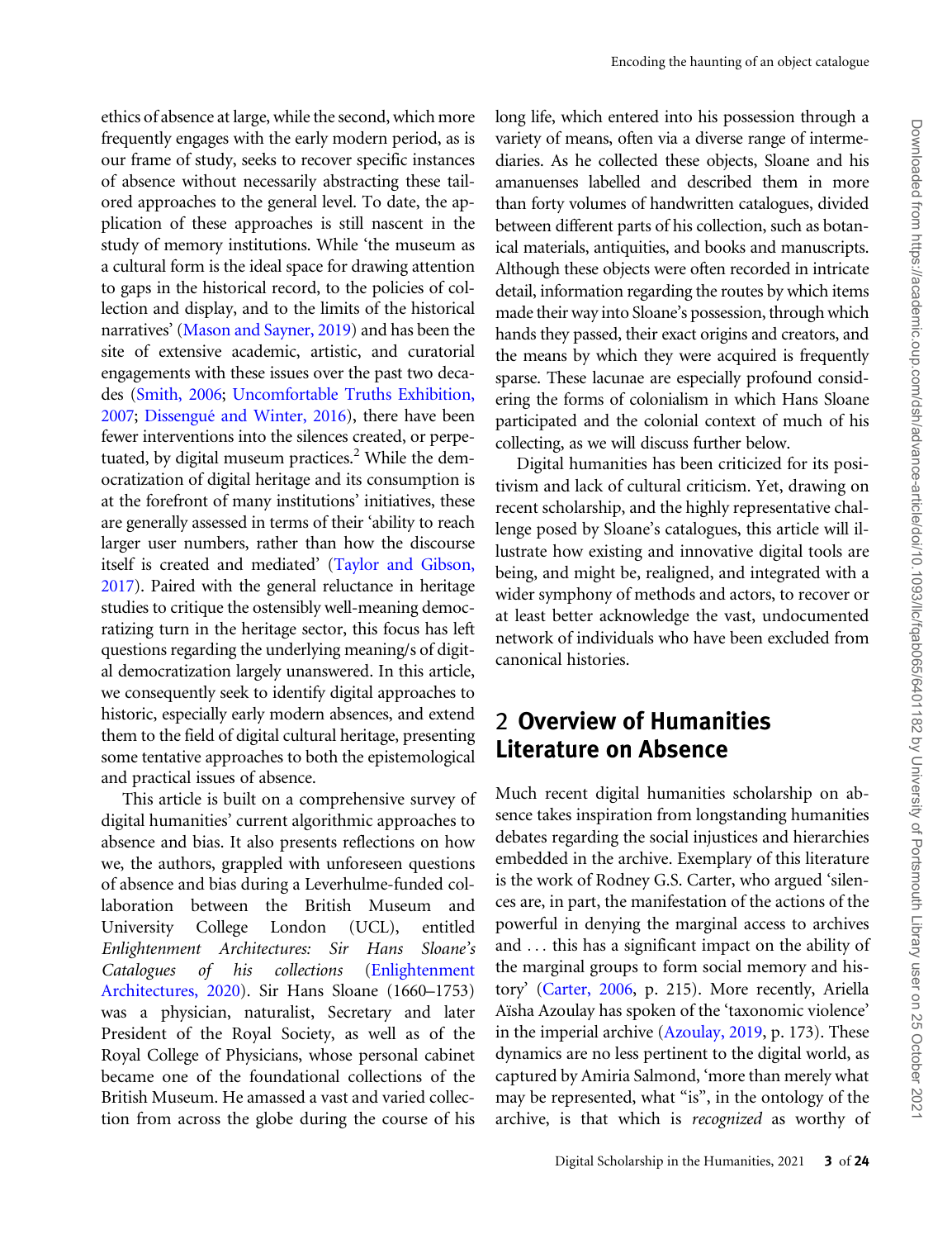inclusion. Digital archives are no exception' ([Salmond, 2012](#page-21-0)). Many digital humanists have drawn attention to the absences, both perpetuated and created anew, by the increasing digital presence, representation, and interrogation of data, calling for a reexamination of the social and cultural factors that give rise to absences in the digital archive. This is not to say that such absences are irretrievable; extramural communities and grass-roots organizations have sought to harness the affordances of digital technologies as part of their wider project of 'democratising cultural memory'.3 Yet, as recent studies have comprehensively demonstrated, the project of computerization more widely has frequently transposed rather than replaced deficient cultural scripts about gender, sexuality, and race, through algorithmic bias, datafication, and infotech labour relations ([Hicks, 2018;](#page-20-0) [Noble, 2018](#page-21-0); [Thylstrup, 2019\)](#page-22-0). The ease and ubiquity of digitization and digital technologies have 'given to the oldest of Western canons a new hyper-availability, and a new authority' ([Hitchcock, 2013](#page-20-0)) while, at the same time, when paired with the political importance of currentday whistleblower culture and freedom of information, also served to undermine the sometimes selfchosen absence of marginalized groups ([Robertson,](#page-21-0) [2018](#page-21-0)).

Reflection on the nature of digital archives has thus been urged along with the position that as digital archives 'are technocultural artifacts, developments in the field of science studies can provide insight into the interdependence and coevolution of the social, cultural and material factors shaping archival silence' [\(Manoff, 2016](#page-21-0)). Similarly, by drawing attention to 'blank spots that exist in spaces that are otherwise data-saturated', Mimi Onuoha has shown how data absences and information that resist quantification are both generated and propagated by power hierarchies and social injustices [\(Onuoha, 2016](#page-21-0)). Emphasizing the subjectivity of data collection and data documentation, her research echoes Michel-Rolph Trouillot's earlier conclusions regarding the origins of historical silencing (and therein historical violence) in Silencing the Past: Power and the Production of History.<sup>4</sup> Onuoha adapts this framework for an examination of the digital archive, concluding that:

(1) datasets are determined by the people collecting data;

- (2) data are collected (and thus flattened) to fit patterns (types, models) of collection;
- (3) data outlive their collecting rationale and consequently play different roles in different cultural contexts;
- (4) when combined, datasets result in inferences that are unexpected and unintended; and
- (5) data collection is 'the result of an invisible relationship' of collectors and collected.

And thus: 'the challenge is for us to keep in mind both aspects of data collection, to see systematic as well as human tensions and biases.' ([Onuoha, 2016](#page-21-0)).

Echoes of Onuoha's rubric can be found in Taylor and Gibson's recent work that identifies five ways in which digitization and digital resources reinforce dominant narratives in the museum:

Research: The direction technology takes has a huge influence on which aspects of digital heritage are researched. The eventual use and implementation of digitised heritage is not always a research priority.

Commissioning: Who funds digitisation and digital interaction activities has a big influence on what is done and whose values are represented.

Resources: The time and equipment required for many projects requires institutional expertise, teamwork and a solid infrastructure.

Training: Expertise required to deliver digital content may vary a great deal, but the advancing of pre-created content out-strips the accessibility to content generation.

Choices: The problems above are not insurmountable... but all require some awareness of the political implications. Deferring to the implicit bias of a default situation does not mean that a dominant narrative has been avoided, only that one is not aware of those implications [\(Taylor and Gibson, 2017\)](#page-22-0).

In identifying the human factors and processes, rather than primarily the technical, which led to absences, the works of Onuoha, Taylor, and Gibson tie into an important body of emerging scholarship that pinpoints the gender, racial, and other social biases of digital resources. On this issue, Tara McPherson has stressed that 'we must remember that computers are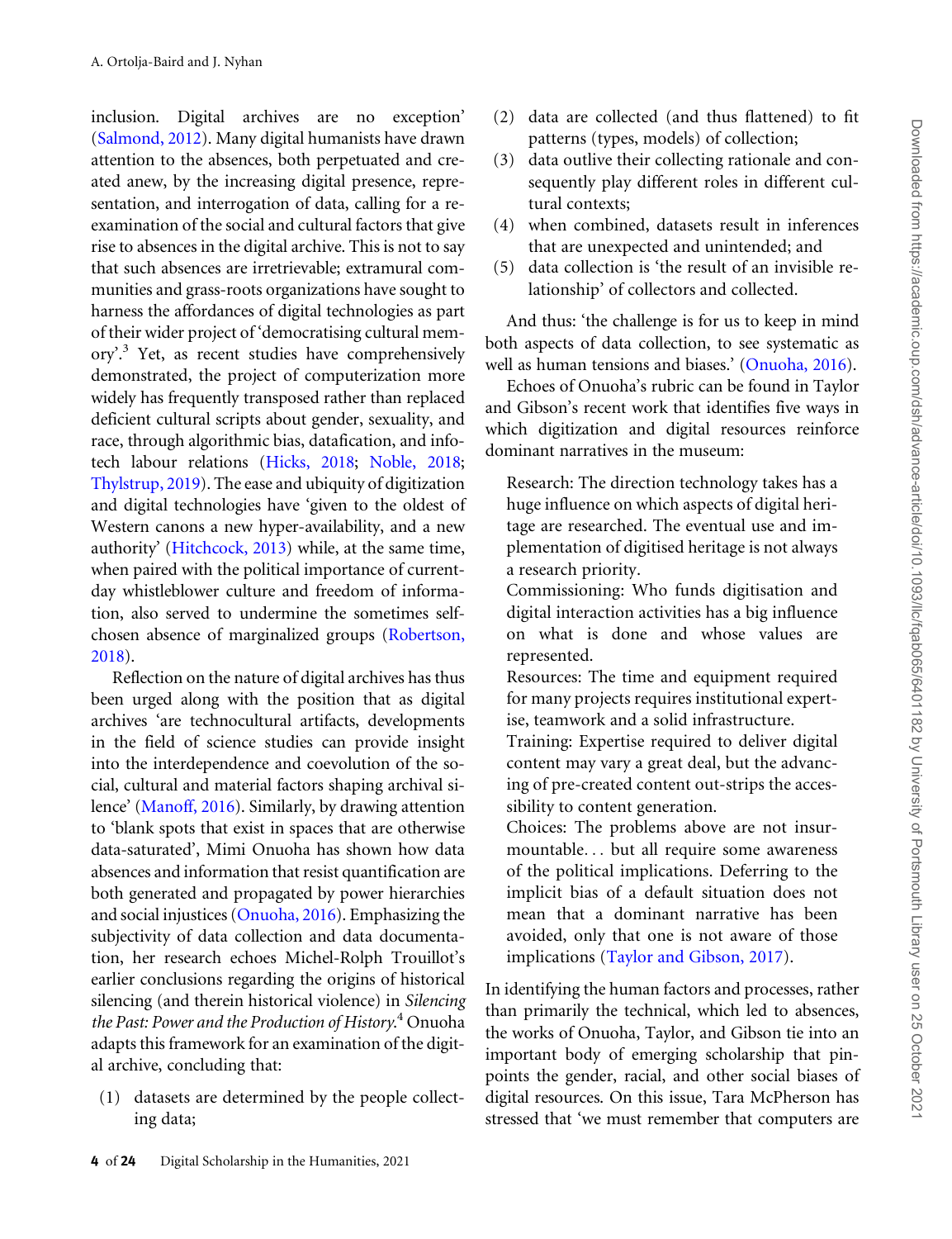themselves encoders of culture' [\(McPherson, 2013](#page-21-0)), As scholars of Latinx Studies – as well as those in related fields such as hemispheric studies, black Atlantic studies, and indigenous studies – work to question the assumptions and omissions of our print-dominated past, digitization projects have become sites for recuperating lost voices, for breaking out of the disciplinary formations that have made sense of cultural history to find new patterns, and for increasing participation in the production of knowledge itself ([Kreitz,](#page-20-0) [2017\)](#page-20-0).

#### 2.1 Research context: current (digital) approaches to historical absence

At the time of writing, the global COVID-19 pandemic—the first 'data-driven pandemic'—has brought the issue of data absences and their digital presentation and communication crashing down into the public and political arena. Though lauded for raising public awareness of the pandemic, the user-friendly visualization tools tracking the disease have also received criticism for concealing and subsequently perpetuating the disparity in what or whom is being measured. They risk, as Alison Powell has argued, 'becoming unique forms of disinformation because they focus attention on what is measured (or indeed, measurable) at the expense of nuanced considerations of differential risk and harm from disease as well as its control to women, people of colour and elders' ([Powell, 2020\)](#page-21-0). Yet, as the previous section indicates, this is no new phenomenon and, in spite of ongoing data positivism, a growing corpus of projects is building upon the rich theoretical literature sketched above in order to digitally recover absences in historical collections and realign historical narratives. From them, it is possible to sketch out a typology of current digital approaches to historical data absences: network analysis; visualization tools; the digitization and databasing of historical sources; topic modelling; textmining; and bibliometrics have all been employed, as have entirely new hybrid methods.

Perhaps, the most popular method is the use of network analysis because of its ability to recover lesser-known actors who are rendered invisible, or treated as 'lesser figures', when investigated with traditional humanities lenses. Network analysis has the potential to uncover individuals with strong connections, or

while Nieves and Jaksch have called for a 'global digital humanities' ([Nieves and Jaksch, 2014](#page-21-0)). Others have criticized the digital humanities for preserving the social inequalities embedded in historical data (see, e.g. [Bianco, 2012\)](#page-19-0). In her examination of slavery's 18thand 19th-century Atlantic archive, Jessica Marie Johnson has stressed the importance of black digital practice as a means of reassessing the 'neutrality of the digital' [\(Johnson, 2018\)](#page-20-0). She argues that while the digitization of slavery 'threatens to replicate the death work of the slave ship register', black digital practice the taking up of digital humanities by black subjects enables individuals to 'hack their way into the system (modernity, science, the West), take root, and live where they were "never meant to survive"'. Speaking about the Nana Project ([Nana Project, 2020\)](#page-22-0), Kirstie A. [Kwarteng \(2019\)](#page-20-0) has voiced concerns regarding the accessibility of digitized African history. She argues that the primarily academic efforts to digitize the African archive has resulted in the public and the African public, in particular, being unable to profit from digitization efforts. Moreover, she draws attention to culturally significant, non-textual products, such as oral histories, which are absent from the archive. Similarly, Julia Gaffield has drawn attention to the new silences of the digital age, stressing how disparities of access and preservation potentially contribute to the further silencing of the past. She asks:

Which nations or communities get to preserve and make available, physically and virtually, their historical record? Whose sources are beautifully preserved in acid-free boxes and digitized according to international standards? Whose records are organized and made accessible at repositories and online? ... Whose history is uncatalogued and therefore inaccessible to scholars and to publics because of chronic underfunding? [\(Gaffield, 2018](#page-20-0))

Still, as will be explored in this article, many believe that digital technologies can be used cautiously to realign the '"retrospective significance" of each historical narrative'. The importance of digital approaches as a way of recovering absent voices and rethinking the cultural forms that shape the archive and subsequent histories has been thoughtfully captured by Kelley Kreitz: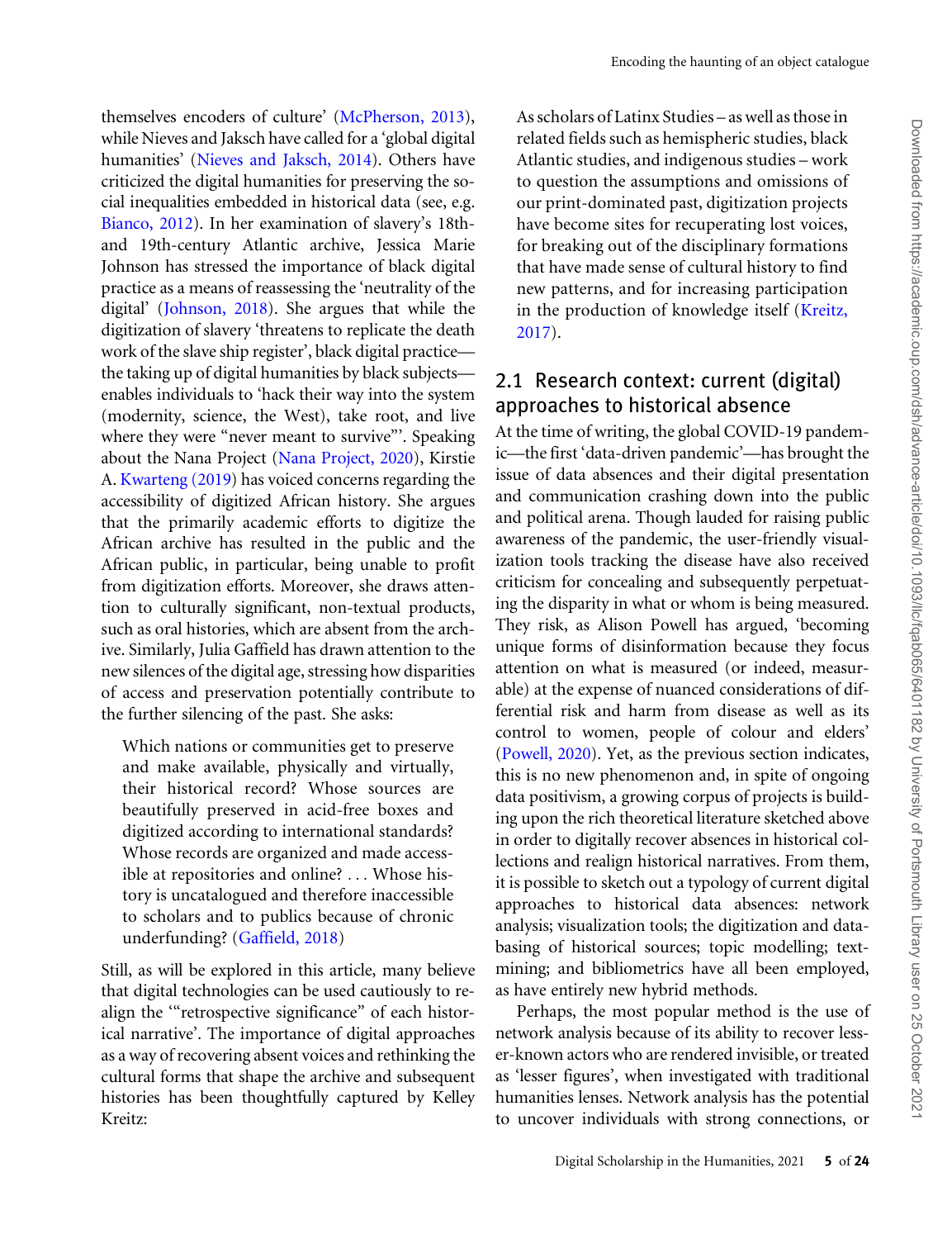who act as important hubs in networks and can indicate the infrastructure of networks as well as the strength of ties between individuals. The O Say Can You See: Early Washington D.C, Law & Family project, which 'explores multigenerational black, white, and mixed family networks in early Washington, D.C., by collecting, digitizing, making accessible, and analyzing thousands of case files from the Circuit Court for the District of Columbia, Maryland state courts, and the U.S. Supreme Court' articulates the benefits of network analysis in making 'visible what has been invisible in the history of slavery, including the networks of relationships of the enslaved and free' [\(O Say Can](#page-22-0) [You See, 2020](#page-22-0)). Importantly, retrieving such 'invisible' details from the archive helps to reframe the discourse surrounding slavery into one which acknowledges that slavery was not purely a system but also a lived, individual experience across space and time.

Similarly, historical mapping and other visualization tools have also been explored for their potential in recovering absences. As Vincent Brown has argued based on his work on Mapping a Slave Revolt: Visualizing Spatial History through the Archives of Slavery: 'creative historical scholarship demonstrates that archives are not just the records bequeathed by earlier times. Archives also consist of the tools we use to explore the past, the vision that allows us to read its signs, and the design decisions that communicate our sense of history's possibilities' [\(Brown, 2015\)](#page-19-0). Visualization technology is equally important for those investigating how absences themselves might be captured, documented, and visually communicated. In recent years, a number of tools have been developed specifically to identify absences in humanities data. Breve, for example, which presents a 'meta view of tabular data' that highlight errors and inconsistencies, was especially designed for 'very incomplete and messy data' ([Breve, 2020\)](#page-22-0). Similarly, the complex, layered visualization tool Palladio [\(Palladio, 2020\)](#page-22-0), which combines maps, networks, and chronological visualizations among others, and the timeline project Topotime [\(Topotime, 2020](#page-22-0)), which aims to articulate uncertainty in temporal information, both enable users to reveal and present absences that are otherwise invisible.

Claiming that the digital age has rendered us unfamiliar with 'not knowing', Andy Kirk has also explored the challenges of displaying nothing and how to produce data visualizations where, 'what is not happening is just as relevant as what is' ([Kirk,](#page-20-0) [2017\)](#page-20-0), contextualizing absences and showing their vital place in the historical narrative. Kirk does not attempt to fill in the absences or recover lost voices through such visualizations; rather, the aim is to contextualize them and show their vital place in the historical narrative. Clemens Neudecker and Alastair Dunning have similarly addressed the issue of visualizing absence in a large-scale newspaper digitization project: 'when searching through or downloading digital resources there is rarely any indication of what has not been digitised. This skews the sense of the nature of the collection the scholar is working with'([Dunning and Neudecker, 2013](#page-20-0), p. 146). They argue that greater transparency is needed regarding the true percentage of extant source materials that are included in digital archives, and conclude that the 'illusion of completeness' ought to be replaced by meaningful representations of these inevitable absences.

A very different approach is attained through the recovery of absent voices through processes of accretion, or through the reunification of previously disparate sources. So far, this has centred on increasing access to neglected sources through digitization and translation in order to realign the archival record. For instance, the Colony in Crisis: The Saint-Domingue Grain Shortage of 1789 Project has provided online access to French original and English and Haitian Creole translation primary sources dealing with the grain shortage faced by the colony of Saint-Domingue in 1789. They argue that this is a 'means of "repurposing" a French language archive to tell a Caribbean story.... our vehicle for critique, decolonization, and access to archival power' [\(A Colony in](#page-22-0) [Crisis, 2020](#page-22-0)). In so doing, the open-access project enables both academics and Haitians to access the colonial archive.

The issue of increasing access to the historical record has also been addressed by databases that aim to make visible forgotten or neglected individuals, especially in colonial contexts. Projects, such as the Georgetown Slavery Archive [\(Georgetown Slavery](#page-22-0) [Archive, 2020\)](#page-22-0), Freedom on the Move ([Freedom on](#page-22-0) [the Move, 2020\)](#page-22-0), the Slave Narrative Name and Place Project (Chen et al.[, 2016\)](#page-19-0), and the Mount Vernon Slavery Database [\(Mount Vernon Slavery](#page-22-0)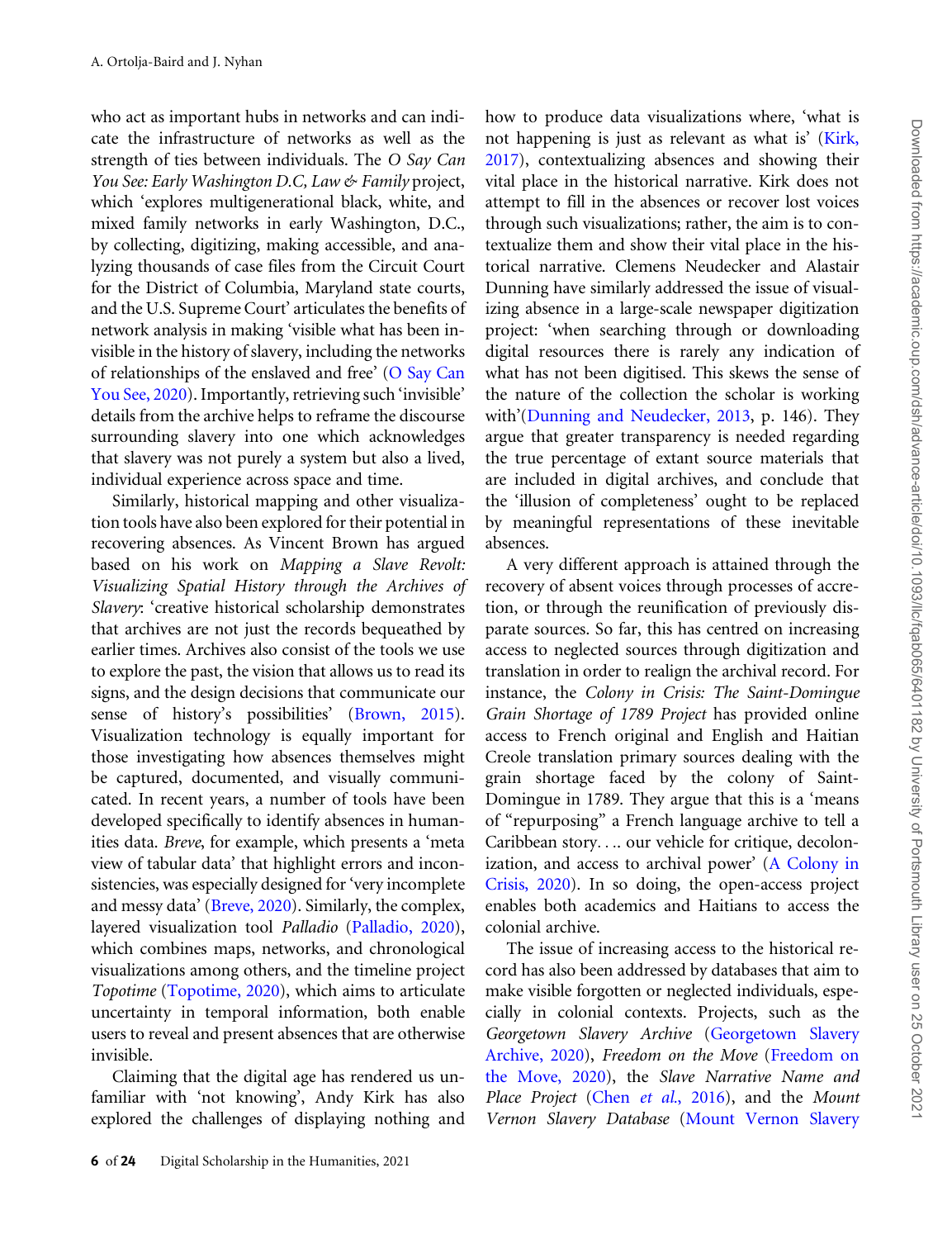[Database, 2020\)](#page-22-0), all provide repositories of materials relating to slavery in the American colonies with the intention of recovering the experiences of the enslaved. The linked open data platform, Enslaved: The People of the Historic Slave Trade, which facilitates searches across multiple online databases and provides data visualization tools to create maps, charts, and graphs, likewise intends to recover and preserve data about enslaved persons for future generations ([Enslaved, 2020](#page-22-0)).

Other database projects are more experimental. Invisible Australians, Living under the White Australia Policy recovers the biographical records of the 'invisible' Australians of the early 20th century non-Europeans, including Chinese, Japanese, Indians, Afghans, Syrians, and Malays—and enables users to 'explore the records of the White Australia Policy through the faces of those people' through portraits extracted from government documents using a face detection script ([Invisible Australians, 2020\)](#page-22-0).

More quantitative methods are in use too, often with a pronounced hermeneutical framing. Topic modelling, text-mining, and bibliometrics have been used to recover absences from existing, large-scale digital corpora. This approach has been demonstrated by the Black Women Big Data project in their attempt to recover the experiences of Black women from within the digitized record from approximately 800,000 books, newspapers, and articles in the HathiTrust and JSTOR Digital Libraries [\(Brown](#page-19-0) et al., 2016). Through reflections that seem to evoke the potential of a humanities data science approach, they argue for the transferability of their approach:

if researchers can train algorithmic models to identify and replicate patterns in data, we can train models to project forward where or when topics might reappear, perhaps shifting in how they are spoken about but (re)emerging nonetheless.... For example, it maybe possible to discover an algorithmic thread which connects discussions of lynching during Ida B. Wells' era, state violence against communities of color during the 1960s, and the current Black Lives Matter movement that may allow us to predict when or how future discussions around statesanctioned violence against communities of color might manifest (Brown et al.[, 2016,](#page-19-0) p. 122).

In her study of Ottoman Algerian women, Ashley Sanders Garcia uses text-mining to decolonize the archive and reposition women properly within the historical narrative. By using named entity recognition to recover the names of prominent men and women, Sanders Garcia argues that, despite their absence in both scholarship and the public record, women were central to the 'socio-political fabric of Ottoman Algerian society and government' ([Sanders](#page-21-0) [Garcia, 2019\)](#page-21-0). Similarly, in her examination of the work of Mary Wroth and Mary Sidney Herbert, Amanda Henrichs proposes that text-mining and literary stylistics might enable us to reassess longstanding assumptions regarding these women's networks ([Henrichs, 2020\)](#page-20-0). By reclaiming these intertextual gaps 'at a site where such a gap—according to our assumptions about this group of authors—should not exist', Henrichs unravels entrenched narratives and reveals new avenues for future study [\(Henrichs,](#page-20-0) [2020\)](#page-20-0).

While the aforementioned projects have adapted existing digital technologies to explore archival absences, others have developed entirely new conceptual and digital approaches to address and explore missing data. Perhaps, the most ground-breaking outlook is provided by Lauren Klein, in her exploration of the intrinsic issues of archival absence in the Antebellum period through the database The Papers of Thomas Jefferson ([Klein, 2013](#page-20-0)). Stepping away from 'the damaging notion that African American voices from before emancipation—not just in the archival record, but the voices themselves—are silent, and irretrievably lost', Klein 'demonstrates how a set of techniques that derive from the fields of computational linguistics and data visualization help render visible the archival silences implicit in our understanding of chattel slavery today' [\(Klein, 2013\)](#page-20-0). Resituating cultural criticism at the heart of her approach to digital humanities, Klein illustrates how using a named entity recognizer and co-appearance analysis can reveal the 'complexity of the relations among individuals and across social groups' and therein 'deform' the archive. Similarly, creative approaches include that of Scott Weingart, who treats absence as a 'creative wellspring' and simulates the different way data 'might have looked were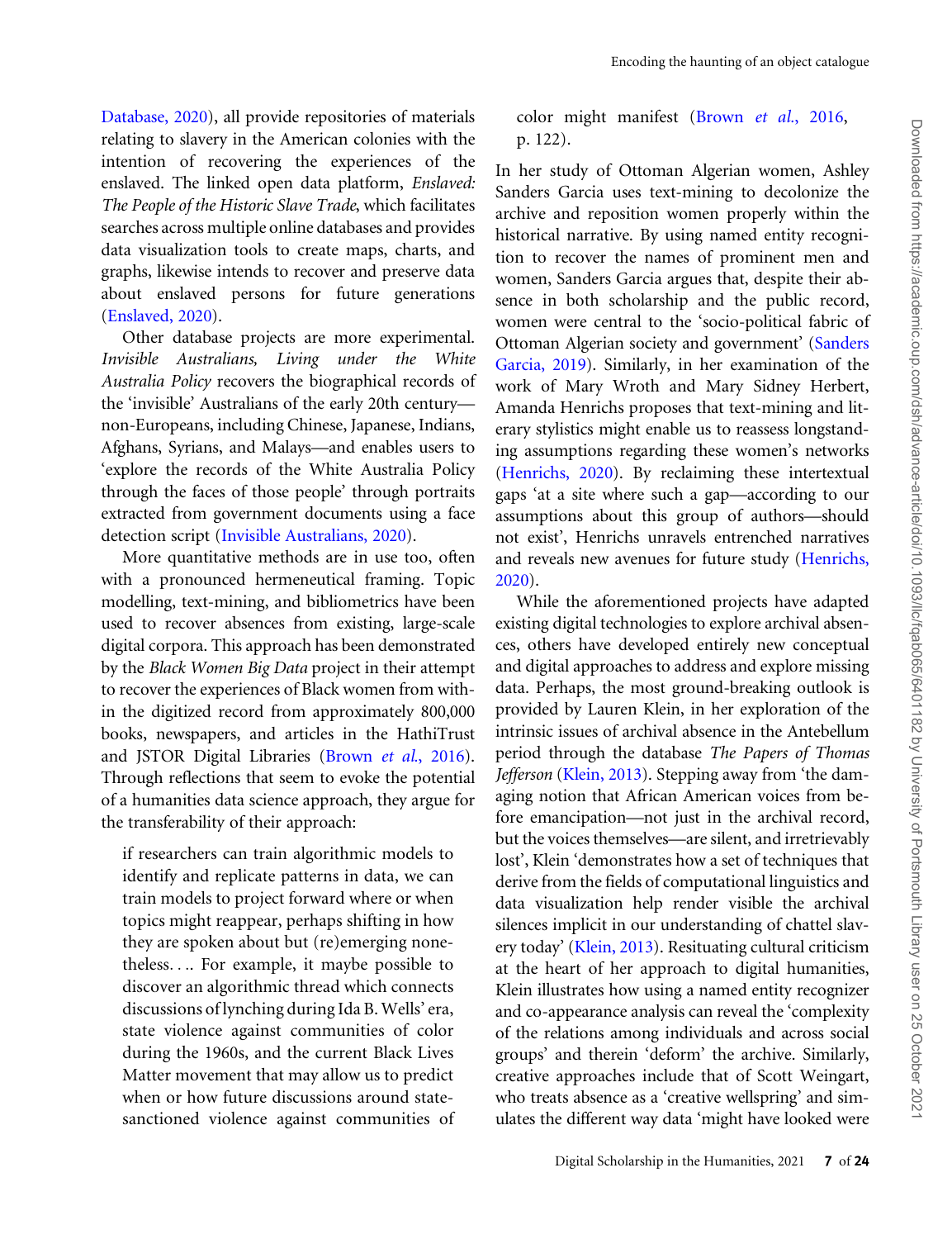the record more aligned with the lived past' ([Weingart, 2011](#page-22-0)). Exploring the concept of 'historical fidelity' and Avezier Tucker's claims that 'some processes tend to preserve in their end states information from their initial state more than others. Fidelity measures the degree to which a unit of evidence tends to preserve information about its given cause.' (Our Knowledge of the Past), Weingart reflects on how the subjectivity of archives and scholars over time dilutes the fidelity of documentary evidence, relinquishing vast amounts of sources to 'historical purgatory'. Additionally, as part of the Eyes on the Past project ([Eyes on the Past Project, 2020\)](#page-22-0), Tim Sherratt has introduced the idea of examining the 'seams and edges of our information landscape'—the various people, data, and systems come together to create the digital, however messy—as 'sites of collaboration, negotiation and repair' ([Sherratt, 2015\)](#page-21-0). Drawing attention on how our reliance on the search box leads to the 'smoothing over of sticky data to fit our expectations of seamlessness', Sheratt's experimental interface based on facial detection technology, intends to stimulate new questions surrounding how we explore and interrogate digital collections [\(Sherratt, 2015\)](#page-21-0).

Before moving on to discuss the approaches to absence with which we have started to experiment in the context of Enlightenment Architectures, we will now discuss what is currently known about absence in and from Sloane's catalogues.

#### 2.2 Absences in Sloane's collection catalogues

Even by today's standards, the size and breadth of Sir Hans Sloane's collection are difficult to fathom. His diverse objects, sourced from across the globe and ranging from botanical specimens to Roman artefacts, rare manuscripts and marine fossils, along with the catalogues that recorded them, were left in their entirety to the nation in 1753 to form the basis of what are now three national institutions: the British Museum, the British Library, and the Natural History Museum, London. Their number and preservation have facilitated extensive scholarly attention to the wealth of objects that Sloane collected and his detailed cataloguing types [\(MacGregor, 1994](#page-20-0); [Walker](#page-22-0) et al. 2012; [Delbourgo 2018\)](#page-20-0), which have shed light, both directly and indirectly, on profound absences in Sloane's records.

A recurring absence is the paucity of accurate or detailed provenance and transit information in Sloane's catalogues of his collections, primarily regarding the non-western or socially 'inferior' contributors to his collection. Much scholarship has consequently focused on recovering, or more modestly acknowledging, the vast network of individuals who helped Sloane build, organize, and document his collection. The importance of such work was emphasized by Marjorie Caygill in her detailed study of Sloane's catalogues, in which she emphazised the role played by the largely undocumented experts, locals, peers, and dedicated assistants in the formation of his collection ([Caygill, 2012\)](#page-19-0). Caygill proposed that these individuals could be retrieved to a small degree through studying the correspondence, notes, and diaries of Sloane and his assistants, as well as the early curators and trustees of the British Museum, and by examining the annotations, notes, and references in Sloane's catalogues themselves. This vast undertaking had already been encouraged by Murray-Jones, who stressed the importance of deeper archival research in recovering the role of external agents in the development of Sloane's collection [\(Jones, 1988](#page-20-0)); however, it was not until Amy Blakeway's ambitious work on Sloane's series of library amanuenses that such calls were answered ([Blakeway, 2011](#page-19-0)). Blakeway not only identified several previously anonymous amanuenses and recovered their biographies in relation to Sloane, but also demonstrated that their role in shaping Sloane's library collection and documentation thereof was more significant than previous commentators have appreciated. Victoria Pickering's research into Sloane's vegetable substances built on Dandy's earlier work ([Dandy, 1958\)](#page-20-0) on the western contributors to Sloane's botanical collection to likewise uncover a diverse set of contributors and intermediaries in the construction of Sloane's herbarium [\(Pickering, 2017\)](#page-21-0).

More recently, James Delbourgo has looked holistically across Sloane's 'paper empire', arguing that Sloane acted as a centre point around which his collection was built and organized by a network of lesser and now largely forgotten individuals [\(Delbourgo,](#page-20-0) [2012,](#page-20-0) [2018\)](#page-20-0). Sloane, he claims, collected people as much as he did objects, and people likewise collected Sloane.<sup>5</sup> Like Blakeway, Delbourgo claims that the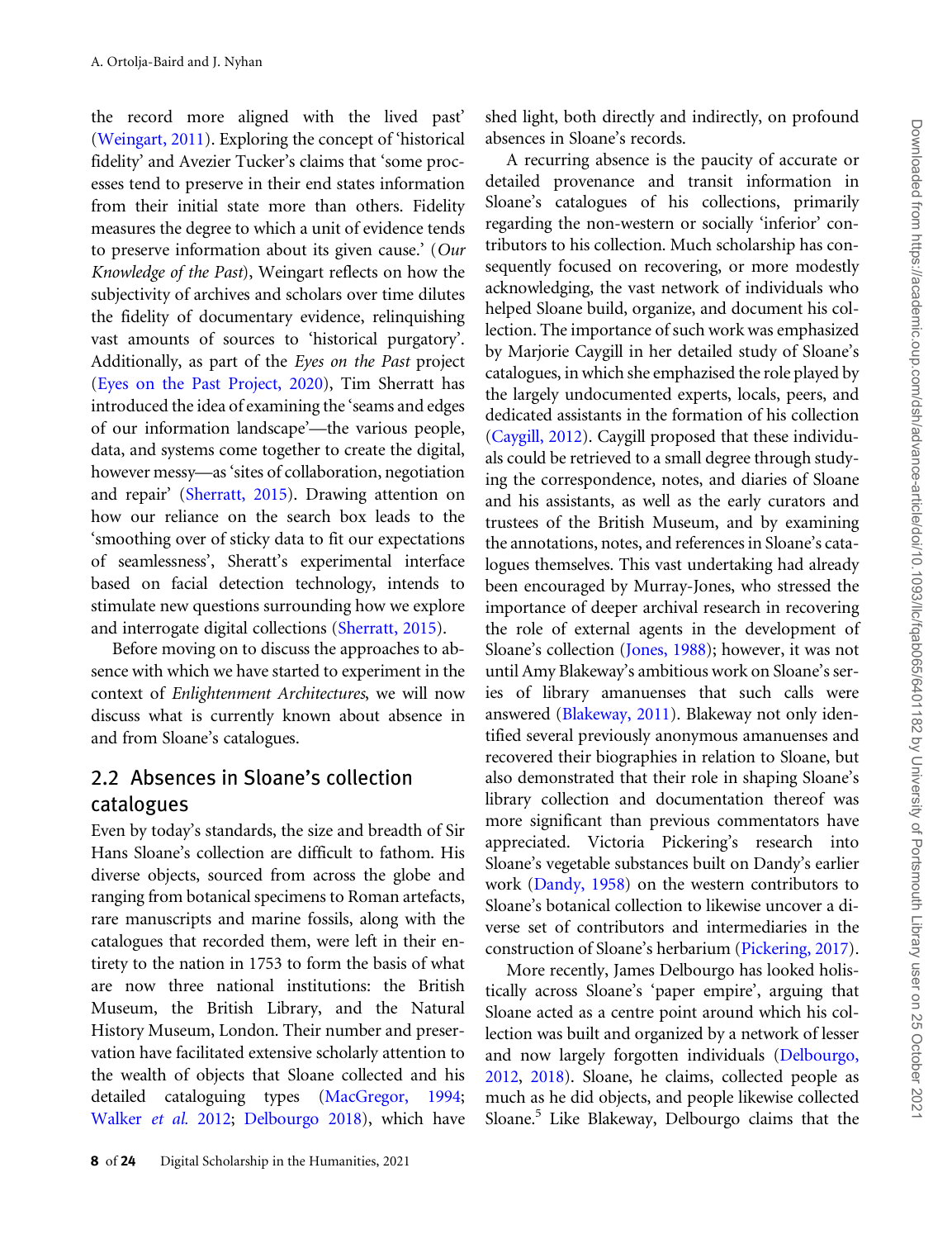agency of these individuals should not be underestimated as they were often the driving forces behind Sloane's collecting, without whose tastes, interests, and expertise, Sloane's collection would be much reduced. Delbourgo's work is especially important due to his focus on the individuals whose inclusion in Sloane's network resulted from the growth of global trade and imperial expansion. The issue of absent voices in Sloane's written records is especially profound considering the forms of colonialism of which he was a part,<sup>6</sup> and Delbourgo identifies that, while Sloane displayed few social limits, collaborating with women, Muslims, traders, and other 'socially inferior' persons, the majority of individuals who either willingly or unwillingly contributed to the collection from beyond Europe were enslaved, coerced, or unremunerated for their efforts, and are irretrievable as Sloane remained silent about the original creators, users, and traders of his objects, despite recording the names of the western collectors who subsequently contributed these objects to Sloane's cabinet.

As Michael Day has highlighted in his examination of Sloane's collection of humana or anatomical and pathological human specimens, Sloane did not acknowledge the more general exploitation that facilitated his collection ([Day, 1994](#page-20-0)). Examining Sloane's 'educational or research specimens', Day highlights that many of these medical specimens had been sourced from slaves during Sloane's time in the West Indies, like 'The skin of a negro wh the black corpus mucosum partly taken from the true skin and partly sticking to it' ([Day, 1994](#page-20-0), p. 71), or came from the 'lower ranks' of society, such as 'The kidneys of a malefactor hang'd at Tyburn' [\(Day, 1994,](#page-20-0) p. 70). This is made all the more striking when compared with Sloane's 'curious' or 'interesting' specimens, many of which are taken from monarchs or other socially superior persons, such as 'A piece of the breast of Queen Katherine out of the chest at Westminster abby' ([Day, 1994](#page-20-0), p. 71). The invisibility of enslaved contributors to Sloane's cabinet is especially jarring considering Sloane's documentation of western col-laborators [\(Day, 1994](#page-20-0)). As Jarvis et al.  $(2012)$  have revealed, Sloane's herbarium alone provides the details of more than 300 European and Atlantic collectors who contributed to its formation.

The impact of colonialism is not limited to the absence of named individuals or groups in Sloane's catalogues, but also extends to the lack of local and vernacular knowledge informing Sloane's descriptions of his objects. Although Sloane frequently includes information about how locals used objects, this information is not only filtered and interpreted through western lenses, but is also often treated dismissively as evidence of regressive or superstitious practices. Focusing on the role played by non-European people in colonial cultures of science, Julie Chun Kim has tackled this issue head-on by questioning the extent to which 'European subjects acknowledged their non-European counterparts as anything more than native informants' and positing that 'non-European peoples may have served projects of imperial science, but the full extent of their pharmaceutical and medicinal know-how was concealed, ignored and, to some extent, lost' [\(Chun Kim, 2012,](#page-19-0) p. 99). However, even without written evidence of these knowledge exchanges, some see Sloane's objects in and of themselves as testifying to the importance of colonial interactions for the history of western science and the circulation of knowledge in colonial contact zones ([Smith and Hann, 2012](#page-21-0)). Furthermore, some scholars have identified the absences in Sloane's catalogues as fertile ground for revealing insights into the lives of enslaved people who left few first-hand accounts. Smith and Hann have argued that, although written from a purely European perspective and despite not being able to inform us about the specific individuals who shaped his knowledge, Sloane's writings and catalogues provide crucial information regarding the social history of enslaved persons and can contribute to more general understandings of the daily lives of non-Europeans in colonial contexts [\(Smith and Hann,](#page-21-0) [2012\)](#page-21-0).

This set of juxtapositions thus makes it difficult to draw a straight line between Sloane's collection and knowledge production, and calls for us to instead look at the varied and often incongruous knowledges that were created from, and perhaps also subsumed by his collection and its documentation. As we will now discuss, this came powerfully to the fore as we worked on the process of encoding Sloane's catalogues in line with the guidelines of the Text Encoding Initiative (TEI), and important questions about the epistemology of the digital were called into view.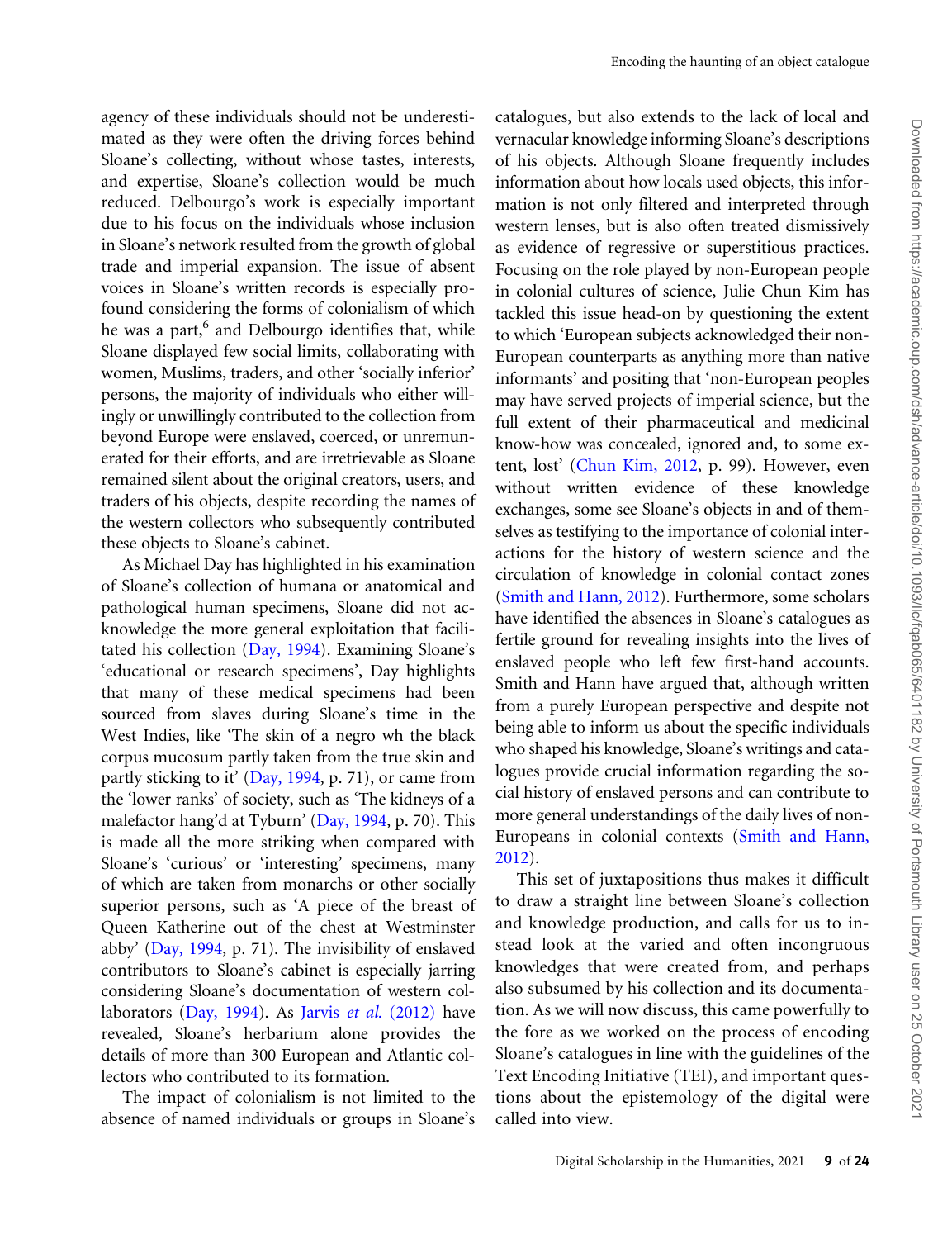#### 2.3 Digital–epistemological reflections raised by absences in Sloane's catalogues

As discussed elsewhere (see [Ortolja-Baird](#page-21-0) et al., 2019), the overarching aim of Enlightenment Architectures: Sir Hans Sloane's Catalogues of his Collections was to identify and interrogate the highly complex information architecture of Sloane's catalogues and their intellectual legacies. The project sought to contribute to ongoing conversations in historical, curatorial and museum studies, and digital humanities, by publishing new research and methodologies that could further the decoding of how Sloane organized his collection (see, e.g. [Sloan and Nyhan, 2020](#page-22-0); [Ortolja-](#page-21-0)[Baird, 2020\)](#page-21-0). Focusing on a subset of five of the approximately forty catalogues that were compiled during Sloane's lifetime, the project placed particular emphasis on the informational units of which the catalogues are composed. At the level of the informational unit, we sought to disambiguate and encode, inter alia, catalogue number and entry; changing hands and curatorial interventions; bibliographical references and author name. Conceptually, we viewed the catalogues' 'bifocal data', which we sought to look both 'at' and 'through' (Sperberg-McQueen, 2018). This involved our privileging of, as far as possible, a historically accurate representation of the informational entities of Sloane's catalogues over conformance with the views of information that are implicit in 21st-century encoding specifications like TEI, which in turn led to modifications and customizations of TEI. Picking back up the narrative thread of this article, in the following, we examine our experiences of encoding person and place names, in particular.

As we engaged in the task of encoding the personal names that are given in the catalogues, we began to wonder about those not included in the catalogues. Those individuals' names may be absent but an echo of their agency, and a trace of their presence is, in some nebulous way, enfolded in the catalogues. After all, the existence of the object (in examples of most artificial and some natural items) in itself indicates that it was made, worked, sold, and transported by human beings. As we worked, we began to conceptualize these nameless individuals as presences who 'haunt' the catalogues, in the sense that they participate in a dialectic of trace and absence that is detectable from certain viewpoints only, and rarely

anchorable to a specific location of the catalogue. But how can one encode the ghosts and the 'haunting' of an early modern archival document? Encoders can usually tag an individual only if they are actually 'there' in some fixed way in a text, for example, if they are textually embodied in a person name or metaphor. Though in some cases, it might be possible to view an object name, or category of knowledge as a proxy for their presence, and encode an entry as, for example, 'unknown maker/collector/agent or gatherer', this would require further fundamental long-term research and would not result in clear-cut identifications in all instances.

It was in the process of thinking through how absence, and absent individuals and groups, could be modelled, and encoded in the catalogues, that we were alerted to how positivist encoding schemes like TEI can be.<sup>7</sup> If a feature of a text is present, and recognized as such by the encoder, then they can tag it (directly or with stand-off mark-up) and proceed to study that textual feature in other ways. But what can be done when an anchor point cannot be found and an absence is textually unmoored? And what can be done when we suspect that a milestone in a catalogue should be associated with an individual but their identity is unknown?

These questions may initially be read as being abstruse, and yet there is much at stake in them. The unnamed and silenced individuals who contributed to Sloane's catalogues were part of his network due to the growth of global trade and imperial expansion, and the forms of colonialism of which Sloane was a part, working for a colonial governor, owning shares in slave-trading companies, and having married into a plantation-owning family. That these individuals were omitted from Sloane's catalogues are crucial in understanding the socio-cultural and economic contexts of his collecting practice, the hierarchies of esteem and knowledge that his collecting practice participated in and the ideologies of race that overarched his documentation and practices of attribution. The absences in Sloane's catalogues are caused by personal and societal ideological biases of data selection, and further informed by imperatives for that data to conform to taxonomies of collection. The absences in Sloane's catalogues thus speak to the inherent subjectivities of data collection and documentation, be it analogue or digital, reminding us of Drucker's admonition that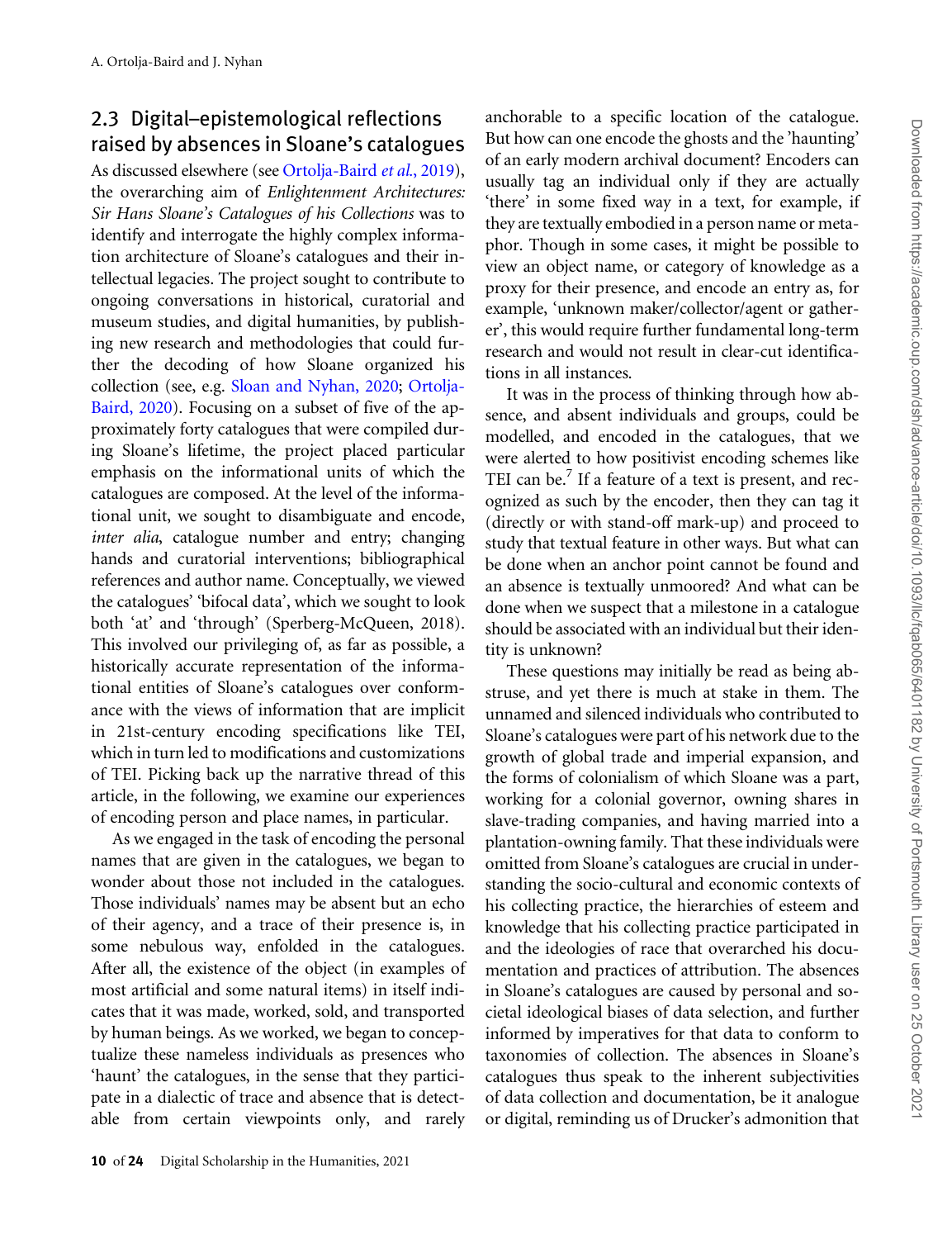data are 'capta' [\(Drucker, 2011\)](#page-20-0). The absences also raise crucial questions about the extent to which such biases, however removed, continue to shape current scholarship and data-driven approaches to the analysis of historical, archival documents. The positivist orientation of TEI (and other XML-based markup languages) to model Sloane's catalogues risks, however unintentionally, the further perpetuation of historical absences, and indeed, their activation and amplification in new ways as historical datasets are made machine readable and are combined and recombined in new systems and applications. Two questions thus follow: with regard to the particular context of Sloane, how might we use digital tools to recover, rather than re-encode absences in and from his catalogues? From a broader perspective, what steps might be taken to seek to prevent data-driven approaches to historical documents by further perpetuating the silence of individuals who have already been marginalized in the historical record?

Our noticing of individuals who were absent from Sloane's catalogues followed various prompts raised by the secondary literature, our personal research projects, and the contemporaneous societal problems that reached new prominence as this research was unfolding. Delbourgo's book Collecting the World, which reveals with a new scope and rigour how Sloane's collection was financed through the profits of the trans-Atlantic slave trade and the infrastructure and dynamics of colonialism and empire, including the coerced labour of individuals and communities on Jamaican plantations, had been recently published. Next to this, Nyhan was at work on a book on the invisibleized and devalued feminized labour that had been contributed to one of the foundational projects of the Digital Humanities, heightening her attention to framings of the subaltern, and the power dynamics of attribution. All these found wider resonance in ongoing social justice movements like Black Lives Matter, and in broader conversations about the ethics and history of museum collections, so that our scholarly and historical interests conjoined with some of the most pressing problems of our times. It was not, however, possible within the timeline or resources of our project to iteratively adjust our encoding strategy in light of this new awareness. As is discussed in the remainder of this article, we did, however, pursue a wide-ranging literature review and environmental

survey, so as to better understand the contexts and import of the issues at stake and to begin a thought experiment as to how to set about computationally modelling the absences in Sloane's catalogues in a project that we hope to undertake should the funding bid that we have under review at the time of writing be supported by the Arts and Humanities Research Council, UK.

# 3 Digital Approaches to Sloane's **Catalogues**

Hans Sloane's catalogues are fertile ground for testing the potential of digital approaches to recovering, or at least flagging, absent actors. However, the question remains as to whether and how this might be achieved? As the projects outlined in Section 2 demonstrate, there is no one-size-fits-all digital solution to the issue of data absences. Bearing in mind Onuoha's dissection of the subjectivities of data collection and processing outlined in Section 1, how do we tailor existing digital tools to move beyond Sloane's own selection bias when it comes to recording his objects, so as to reconstruct a more accurate view of the creation and origins of his collection? Or, at the very least, how can we alert those who seek to work with the machine-readable versions of Sloane's catalogues of the presence of such questions? We understand these questions as some of the 'Grand Challenges' that Digital Humanities must prioritize going forward, and below we set out some tentative indications of the response to this challenge that the Enlightenment Architectures project is investigating.

#### 3.1 TEI encoding

Notwithstanding the criticism of TEI set out above, it has nevertheless proved useful from two perspectives. First, the positivism of TEI can be counteracted, to some extent, by its flexibility. [Sperberg-McQueen](#page-22-0) [\(1991](#page-22-0), p. 34) has sought to decipher the 'relationship between the theory of texts and the design of electronic text markup' and offers a series of axioms that explain why TEI needs to be 'unbounded and unboundable'. Central to this is the view that any representation of a text communicates an opinion regarding 'what is important in that text' [\(Sperberg-](#page-22-0)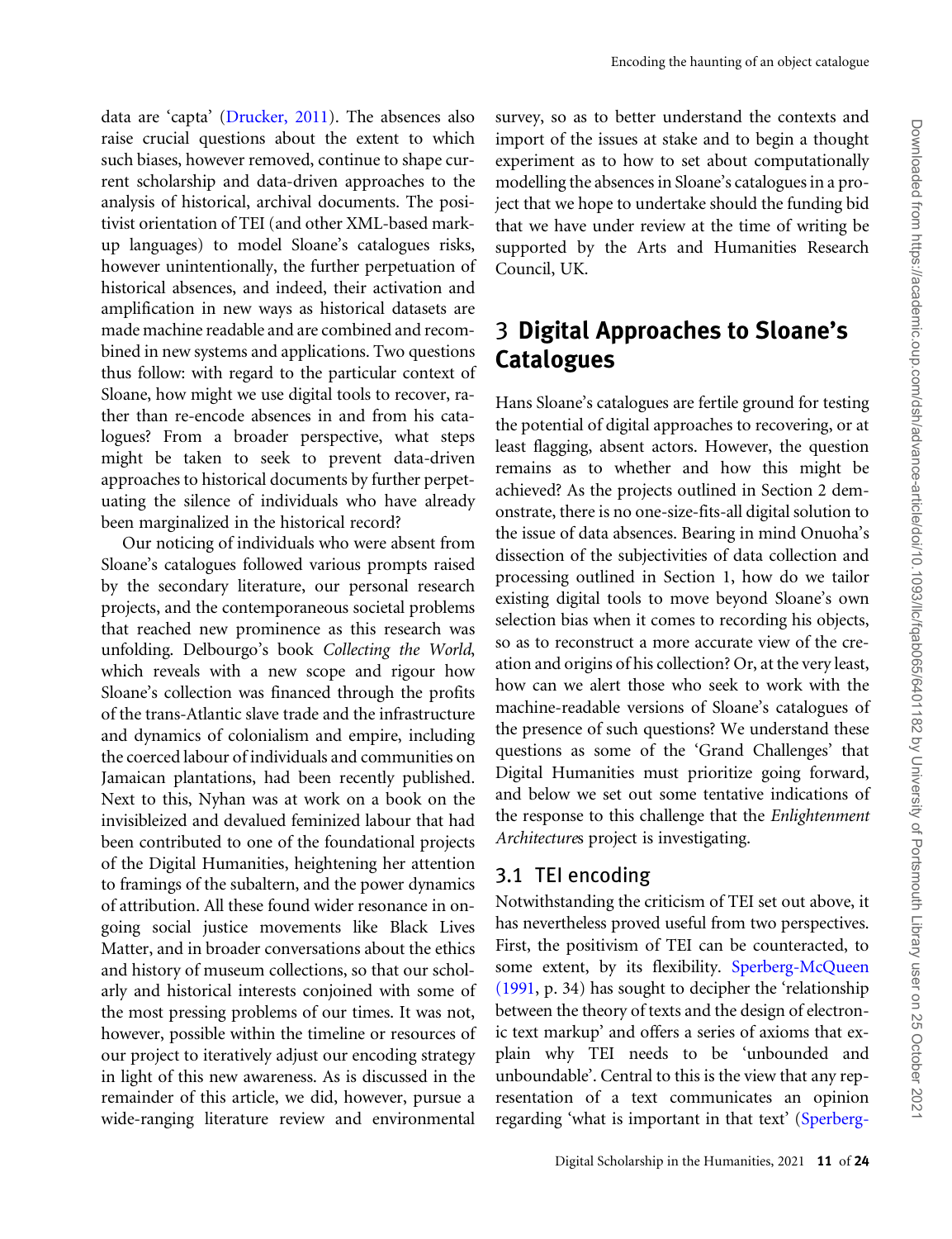[McQueen, 1991](#page-22-0)). However, as there are many views of texts, which change over time and across contexts, mark-up schemes are required that 'allow several discrete views of texts' ([Sperberg-McQueen, 1991](#page-22-0)). TEI, being extensible, thus encompasses a 'general-purpose representation of texts in machine-readable form', which embodies 'a thesis about the kinds of things that are or can be important in texts' [\(Sperberg-](#page-22-0)[McQueen, 1991\)](#page-22-0) but allows for these 'kinds of things' to grow and adapt. Sperberg-McQueen's wider point, as we understand it, is to say that no mark-up can be finite and that texts must be viewed as having multiple overlapping and interacting structures. Such digital texts emerge from situated, humanistic contexts, and 'representations obscure what they do not reveal' ([Sperberg-McQueen, 1991\)](#page-22-0). This adds an additional layer of absences to those already generated by the rigidity of digital tools and the subjectivity and biases of the encoder, and also facilitates understandings of digital texts as situated scholarly interventions, rather than definitive artefacts that can be used unproblematically, for example, as pillars of attempts to induce mathematical models of culture. The digital artefacts that digital humanities make are not necessarily objective formalizations of cultural heritage documents that may be unproblematically enfolded into wider data-driven analyses, or artefacts that exist to serve the interests of a wide range of stakeholders. Secondly, the mark-up of  $\langle$ name $\rangle$  and <placename> in Hans Sloane's catalogues has enabled us to extract large amounts of data pertaining to Sloane's socially and geographically vast network. From just two catalogues, we have extracted the names of around 3,000 people and 600 geographical locations. By giving us a clearer picture of the geographical spread of his network, this quantitative approach attests a discrepancy of people and places in colonial and imperial contexts, and hints at just how many persons are absent from Sloane's network. This does not recover the specific individuals whose identities were left unrecorded, yet it suggests lenses through which to experiment with Onuoha's call, cited above, to focalize absence amidst abundance.

Our evolving approach to this involves reading the catalogues for what they do not say, as much as what they do say, by analysing patterns in mentions and omissions of person and place names, and setting such observations against the object descriptions with which they do or do not converse. Simple word frequency analyses of the text encoded with <persName> and <placeName> offer one route into this, showing that in Sloane's Miscellanies catalogue, ${}^{8}$  for example, of the ca. 2,168 object entries it comprises, ca. 9% of entries mention both person and place in connection with an object, ca. 17% entries give a place name only, and 11% a personal name only. Of the entries that list place name only, the ten most commonly occurring are:

| Place              | Number of occurrences based on current data |
|--------------------|---------------------------------------------|
| China              | 62                                          |
| Japan              | 38                                          |
| <b>East Indies</b> | 14                                          |
| Turkish            | 14                                          |
| Guinea             | 11                                          |
| East India         | 9                                           |
| Virginia           | 9                                           |
| Persian            | 7                                           |
| <b>Brasile</b>     | 6                                           |
| Jamaica            | 6                                           |
|                    |                                             |

Of the entries that mention both person and place name, the ten most commonly occurring place names are:

| Pace name    | Number of occurrences based on present data |
|--------------|---------------------------------------------|
| China        | 38                                          |
| Japan        | 10                                          |
| America      | 6                                           |
| Carolina     | 6                                           |
| East Indies  | 6                                           |
| New England  | 6                                           |
| Scotland     | 6                                           |
| East India   | 5                                           |
| Guinea       | 5                                           |
| Hudson's bay | 5                                           |
|              |                                             |

This shift from viewing the collection with the canonical museological lens of collector (Sloane) to viewing the collection according to the places whence objects were sourced is a simple but powerful reframing. Probably reflecting the obvious geopolitical dynamics between the majority of those locations, and the UK, the individuals whose names most frequently occur in entries that mention the place names above are all apparently British or European individuals: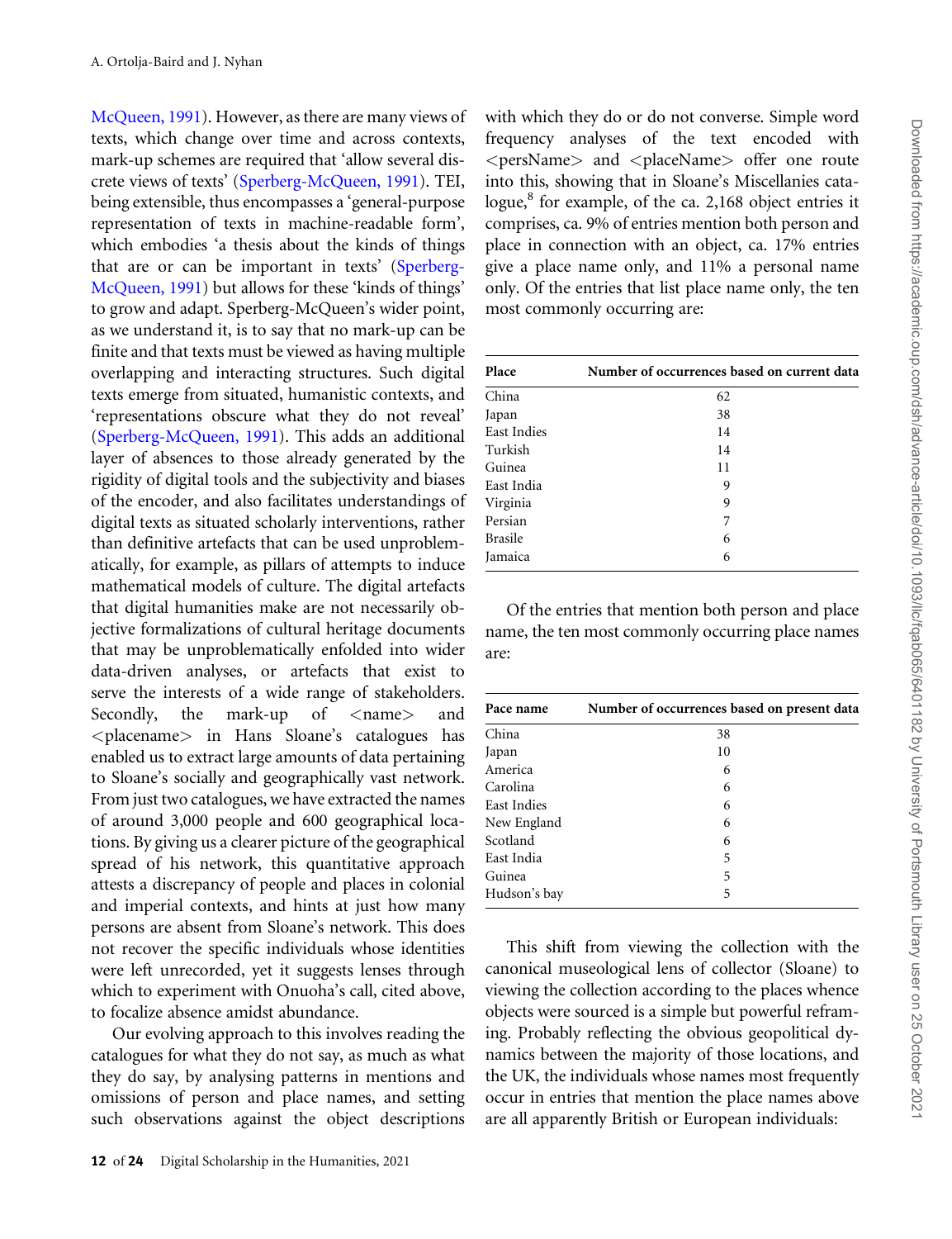| Person             | Number of occurrences based on present data |
|--------------------|---------------------------------------------|
| Dr Waldo           | 6                                           |
| Dr Kempfer         | 4                                           |
| Dr Massy           | 4                                           |
| Mr Bell            | 4                                           |
| Mr Clerk           | 4                                           |
| Mr Cunningham      | 4                                           |
| Mr Maidstone       | 4                                           |
| Dr Br <sup>9</sup> | 3                                           |
| Dr Covell          | 3                                           |
| Dr Short           | 3                                           |

Regarding Dr Waldo, for example, he is mentioned in connection with objects sent to Sloane from Suratte<sup>10</sup>; East Indies; China ('China bottle'); and Fort St George. It is, moreover, certain that the proportion of objects attributed to western individuals is greater than indicated above. At this stage of the project, an additional limitation of the mark-up of  $\langle$  placename $\rangle$  and  $\langle$  name $\rangle$  regards the frequent use of 'ibid', 'idem', 'another', 'the same', and other placeholders in Sloane's catalogues:

252. -1799. A bow said to be made of a bone from East Indies given to me by Mr. Amyand. 252. -1800. Arrows from the same. Id.

In the above, Id. is a reference to Mr Amyand, though this is not currently reflected in our mark-up (due to lack of resources). This represents another kind of 'absence' that our mark-up is not currently capturing. Inserting this mark-up would not allow us to reveal names that we are not already aware of, but it would certainly result in an increase in the rate of attribution to individuals like Mr Amyand.

Though reductive, the numerical synthesis of attribution above serves a hermeneutic function, suggesting further questions about where and who is, and is not, acknowledged. Regarding Jamaica, for example, Sloane travelled there in 1687, and spent some 15 months:

doctoring and making collections through extensive interactions with the island's planters and also its African slaves. The specimens he collected enabled the production of an encyclopaedic two-volume Natural History of Jamaica (1707–25), which established him as a leading naturalist on topics ranging from botany to race [\(Delbourgo, 2018,](#page-20-0) p. xxix).

Yet, in the Miscellanies catalogue, just thirteen object entries attest a Jamaican provenance. Of those, seven entries record the name of the individual from whom Sloane received the respective object, mentioning British or European names only.<sup>11</sup> This is the case even when the objects catalogued seem to have belonged to a known individual. For example, regarding 'His Knapsack to be carried over his shoulders all brought from Jamaica given me by Mr Millar' (1169), connected entries indicate that the knapsack was received with 'A coat of the runaway rebellious Negros who lived in the wood of that Island made of the Mahotbark' (1966; see also 1967 and 1968). References to objects connected with 'negros' and 'slaves' in Miscellanies, and elsewhere, powerfully evoke the inhumanity with which Sloane's collecting was enmeshed: 'A manati strap for whipping the Negro slaves in the Hott W. India plantations. From Dr. Covell (-1090)'. That Jamaica is not prominently listed in the Miscellanies catalogue, however, may be due to the nature of taxonomic division and documentation that underpinned Sloane's collection: his Miscellanies were mainly artificialia and references to Jamaica are much more prominent in Sloane's botanical catalogues, as his focus during his sojourn was on natural history and medicinal specimens. Nevertheless, the questions that are raised about the attribution of geographical location and its cooccurrence with western personal names offer concrete ways to think about the role absence plays in the catalogues.

Questions about absent or excluded indigenous people are raised by objects noted to have been sourced from the East Indies, for example. As elsewhere western names are given in connection with these objects.<sup>12</sup> Their agency, and sometimes identity, is often made explicit in the catalogues, in contrast with those indigenous individuals from whom an object was acquired, or whose knowledge may have contextualized it. In the following, indigenous peoples' individual identity is subsumed by references to their wider collective: '-407. A pair of E. Indian cockspurrs wt. wch. they fight their cocks- fastening them to the spurrs. given me by Capt.' Turning'. Other entries list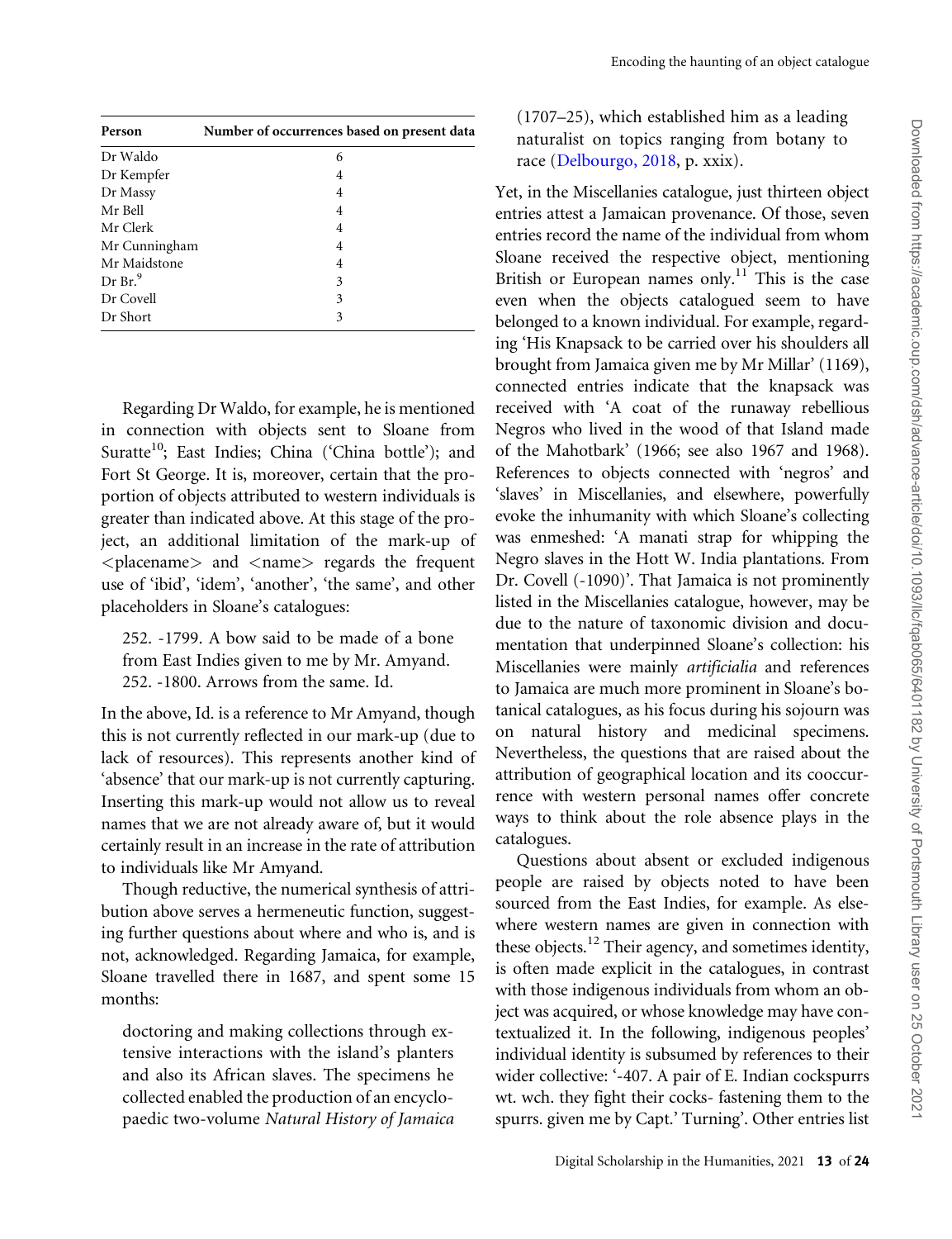place name only, yet include, without attribution, information that may again have drawn on indigenous knowledge: '-582. A long Spear with a flaming point & ferill of brasse, and a rest for keeping steady their hands when they discharge their bowes in the East Indies. ...'. Hints of the extent of indigenous knowledge that is silently enfolded in the catalogues are also suggested by Sloane's references to 'their', which often refers to indigenous people, and occurs one or more times in ca. 2% of entries. The term 'Indian' (or Indians and other derivatives) occurs around 200 times, and could be used to refer to Caribbean, West Indies, India, North, and South America people.<sup>13</sup>

Primary research is, of course, required to deepen the perspectives suggested above, yet it is reasonable to propose that attention to the collocation of place and person information, and patterns that may be detectable in the attribution and omission of person and place, and various permutations of that combination, especially when read in conjunction with object descriptions, may open new ways to think about the detection of absence and bias in Sloane's catalogues. Moreover, we can learn a great deal from the individuals who are recorded in the catalogues. While traditional scholarship has focused on the most prestigious or significant members of Sloane's network, the reality that the majority of persons we have extracted have no biographical record, indicates that his network was much more socially diverse than we previously imagined. To return to Miscellanies again, of the ca. 540 non-unique person names listed in the catalogue, our research to date suggests that the great majority of them do not have corresponding entries in VIAF.<sup>14</sup> This again alerts us to the inherent subjectivities of data collection: individuals included in such Name Authority Lists tend to be those who engaged in formal publication or other activities that are valorized by western societies, and seen as important building blocks of the national identities that are reinforced through discourses of 'authorised heritage' (see [Smith, 2006\)](#page-21-0). Again, we may use presence as a mirror to reflect upon the extent of absent or unidentifiable persons, and to think about how such absence can be communicated in digital editions of Sloane or flagged in the open-access datasets of Sloane's catalogues that the project makes available for further data-driven analysis.<sup>15</sup>

#### 3.2 Object-based research

Although Hans Sloane's collection is object-based, it is his paper archive of catalogues, correspondence, miscellaneous papers, and written and printed secondary sources that dominate provenance research into his objects and their networks. This reliance on textual products is problematic for two primary reasons. First, not all societies have or have been allowed to have a written legacy, and the predominantly textual historical record has commonly precluded the oral, visual, and performative forms of documentation that underpins many cultures. Secondly, the atomization of objects from their written documentation also atomizes, rather than reconciles, the subjectivities and interpretations of the historical record from any potentially conflicting object-based knowledge. Textbased research can consequently entrench further the injustices of the archive by excavating the inherently selective, and subjective written historical record and perpetuating it anew. With its reliance on textual sources, data-driven research is no less text-hindered and at risk of perpetuating the absences of the archive.

One possible antidote to textual bias lies in inverting the research process to prioritize material objects above, or on an equal footing with, their corresponding documentation. What can these objects themselves—their materials, their styles, their craftsmanship—and their relationship to similar and related artefacts, tell us about their makers, traders, communities, social, and cultural functions that corresponding documentation cannot, or does not? To be clear, object-based inquiry is a far from novel methodology: it has long been accepted that objects speak their own languages and consequently require close engagement and physical handling. However, as Amiria Salmond has argued with regards to the Cook-voyage collections, there are limitations to existing object-based approaches:

[the study of artefacts] has tended to be either on establishing authoritative provenances for particular objects by linking them to documentary and pictorial sources, or on describing how these artefacts, and the assemblages of which they are part, fit into larger discussions about Enlightenment collecting and the development of scientific thought. What is often elided is the artefact itself – both as an object of (rather than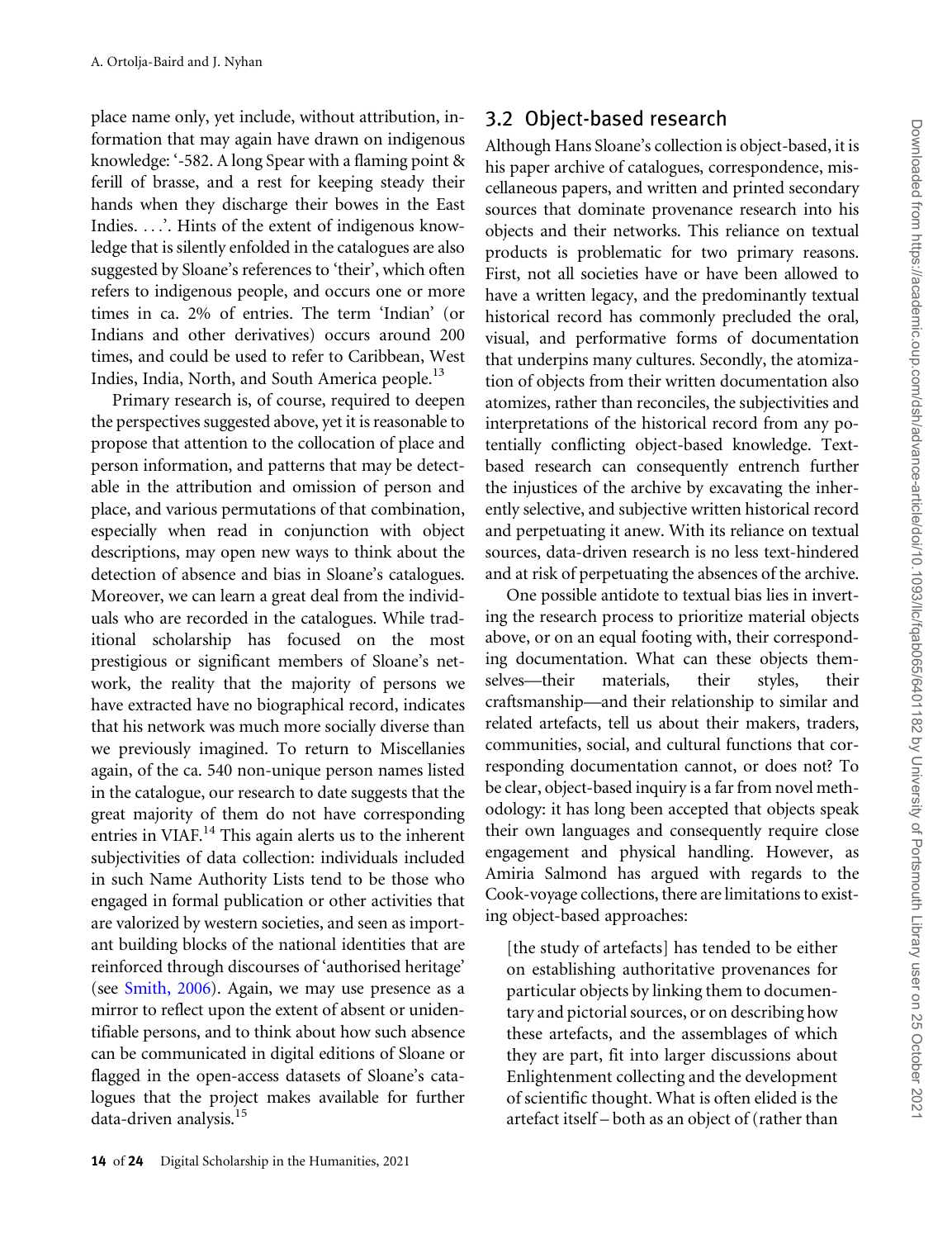merely surrounded by) evidence, and as an instantiation of relationships forged on Pacific beaches that continue to unfold today. ([Salmond, 2015,](#page-21-0) p. 33)

The potential of repositioning objects as evidence for redressing archival silences has recently been acknowledged by a growing number of museum practitioners and museologists. As a theoretical shift, it has been neatly captured by Meyer and Woodthorpe's claims that 'absence occupies a space, that absence can be made present through material objects, and that it has some agency,' ([Meyer and Woodthorpe, 2008](#page-21-0)), but it has likewise been explored through projects which use material culture to rewrite historical narratives. Artefacts of Encounter (Museum of Archaeology and Anthropology at the University of Cambridge) in collaboration with current-day Pacific communities, for instance, sought to explore the 'nature and legacy of encounters between European explorers and Pacific islanders' [\(Boast and Enote, 2013\)](#page-19-0), by examining extant Polynesian objects collected on voyages between 1765 and 1840. When placed in conversation with archives and texts, these artefacts challenged longstanding assumptions regarding indigenous engagement with Europeans, and the meaning and purpose of these artefacts themselves.

How might this methodology be applied to Sloane's collection in the British Museum? Take the instrument commonly known as the 'Akan drum'. Sloane's catalogue describes this object as: '1368. An Indian drum made of a hollowed tree carv'd the top being brac'd wt. peggs & thongs wt. the bottom hollow from Virginia by Mr. Clerk.' It is important to reflect on which details Sloane recorded: his knowledge of the ethnic group from whom it originated, its physical description, and from where and whom it was purchased. Yet, considering the diverse social and cultural dimensions of musical instruments, as well as the drum's undoubtedly complex journey across the Atlantic from maker to collector, there are many details missing from this account, including information regarding the drum's creator, and its function. Whether this was the result of purposeful omission, reflected the extent of Sloane's knowledge or interest in the object, or just communicated his understanding of what constituted catalogue-worthy details, we can only speculate. However, object-focused and

contextual object researches enable us to tell a different story. Curators now know that this drum, called an Apentemma, was made in what is now Ghana in the early 18th century, before making its way to Virginia, likely on the middle passage of a slave-trading voyage, and from there transported into Sloane's London collection. By resituating the drum in its original context, we can begin to explore questions like how such drums were used, by whom, in which occasions, how commonly, how they were made and by whom, and their cultural and social status. Details like that it was played with an open hand, not sticks; that such instruments were commonly brought by slave-ship captains to 'dance the slaves' to preserve their health during the voyage ([Delbourgo, 2018](#page-20-0)); and that drums, unlike many other products and traditions of West African culture that slaves transported with them, were generally not forbidden in the Americas, all help to write absent persons and communities back into the historical record as the drum can no longer be atomized from its human context. Of course, such factual corrections are made possible by scientific developments and historical expertise unavailable to Sloane. However, they also lay bare the deep connections between 18th-century collecting culture and the slave trade, of which he would have been well aware as a collector of varied slave possessions, such as instruments, utensils, and clothing, as well as myriad objects from colonial settings. Moreover, the discovery is testament to the dangers of textual bias. The accepted 'Indian' provenance of the drum, perpetuated by ongoing museum documentation, was only called into question in the early 20th century.

A very different example from Sloane's collection is the Gray's Inn handaxe, a Palaeolithic flint handaxe approximately 350,000 years old, which was excavated alongside an elephant tusk on Gray's Inn Road, London in  $1696$ <sup>16</sup> Unlike the Akan drum, the handaxe is accompanied by a rich body of textual documentation, having been an item of great curiosity and discussion that passed through many private collections before reaching Sloane. His own catalogue entry describes the object as: '246. A British weapon found wt. Elephants tooth opposite black Mary's near Grayes inn lane... It is a black flint shaped into the figure of a Spears point. K' ('K' stands for 'Kempe', the collector from whom Sloane received the axe). Unlike the contemporary Akan drum, Sloane could not have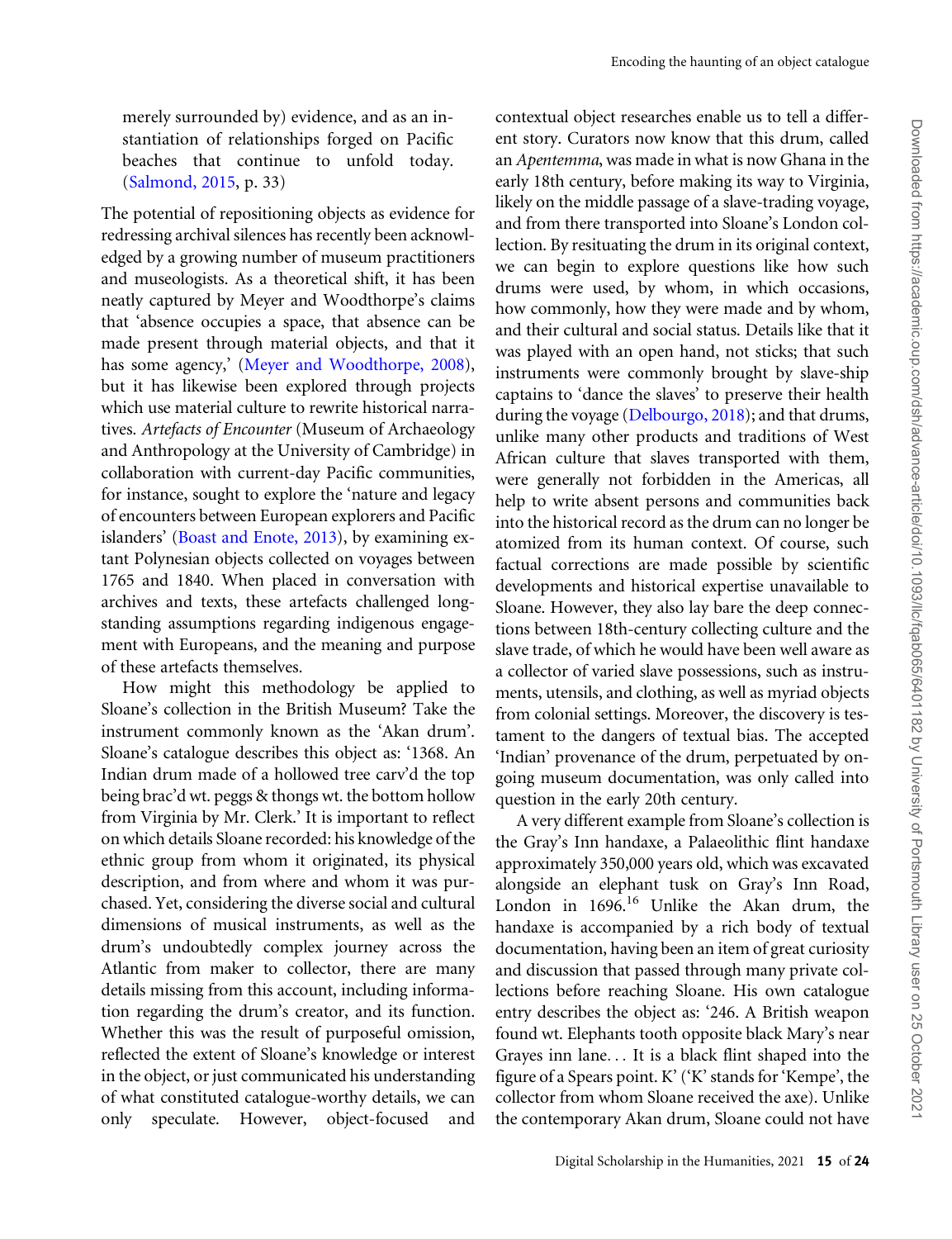known who the makers, users, or communities of such a Palaeolithic tool were. Nonetheless, there are striking absences of knowable information in his documentation which write individuals out of the historical record, such as the previous owners of the axe before Kempe, the diverse interpretations of the axe's origins, and the persons involved in its excavation, identification, and exchange. Most curiously, Sloane provides no information regarding its physical state or the conditions in which it was found. This was partially due to the state of early modern knowledge at Sloane's time. However, it was also a purposeful attempt not to disrupt received history. The handaxe, when examined as evidence, presented Sloane and his contemporaries with a possible human antediluvian world, which called biblical time into question. The handaxe's proximity to an elephant's tusk, meant that either both human and elephant had been subsumed during the Flood, thus contradicting beliefs that there were no human beings in Britain before the repopulation of the earth by Noah's sons, or that an elephant brought over by the Roman Emperor Claudius in AD 43 had died and fallen into a river. While the first hypothesis was religiously radical, the latter posed significant empirical problems. Not only was the course and flow of the Fleet river unable to deposit the quantities of sediment under which the objects were buried, but their depth was also inconsistent with that of other Roman finds. The potential ramifications of this discovery were consequently sidestepped by omitting such details from the 'legitimate' representation of the object—its catalogue entry—thus removing Palaeolithic beings from the historical record. Moreover, this was echoed in Sloane's paper 'An account of elephants teeth and bones found under ground' published in the Philosophical Transactions of the Royal Society in 1728 [\(Sloane, 1728](#page-22-0)). His detailed discussion of the Gray's Inn tusk made no mention of the handaxe, and concluded that such remains could only be proof of a 'Universal Deluge' ([Sloane, 1728\)](#page-22-0). We thus see, as with the Akan Drum, a fracture between the object and its textual representation. However, the handaxe indicates a purposeful omission of sensitive information from Sloane's catalogue and suggests that the description of the object carried greater importance than the physical object itself. Sloane and previous collectors did not destroy the axe for its potentially

blasphemous implications, but instead inserted it into existing, accepted narratives, and categories.

This imposed distance between the voices of the object and its representation demonstrates how textual evidence has long been the dominant script. While great energy has been spent across the centuries figuring out how best to use words to describe things, Sloane included these words and the categories they are placed into—be it early modern biblical time, or current day museum thesauri—will always take away some of the 'thing-ness' of objects. Those who use these categories most frequently—archivists, curators, etc.—are the most keenly aware of this, treating catalogues and descriptions as starting points only. However, there is a great headway still to be made in bringing objects and texts together for the wider research community, which, we propose, can be achieved through integrative, networked digital tools. While much digital heritage practice has involved creating digital surrogates of objects—photographs, 3D models, or online database records—which often only encode the existing logic of the archive, as the following two sections will demonstrate, some digital approaches facilitate the subversion or mediation of existing ontologies.

#### 3.3 Contextual Knowledge Systems and Contextualized Ontologies

Much of the growing dissatisfaction with institutional attempts to reinstate marginalized voices into digital spaces stems from concerns that their underlying standardizing and meta-ontological approaches negate the existence of overlapping knowledge systems. This issue primarily originates in the forms of information management used by heritage institutions, such as catalogues, indexes, and thesauri, which are not inherently concerned with issues of access [\(Boast](#page-19-0) et al.[, 2007](#page-19-0)), and which do not capture important contextual and experiential information, the communication of which is often left to curators and researchers at a secondary stage. Moreover, with the increasing demand for data interoperability, important object details are being further lost in order for classification to comply with standards derived from data, collections, and information management systems rather than from contextual and historical knowledge. Taylor and Gibson have demonstrated the dangers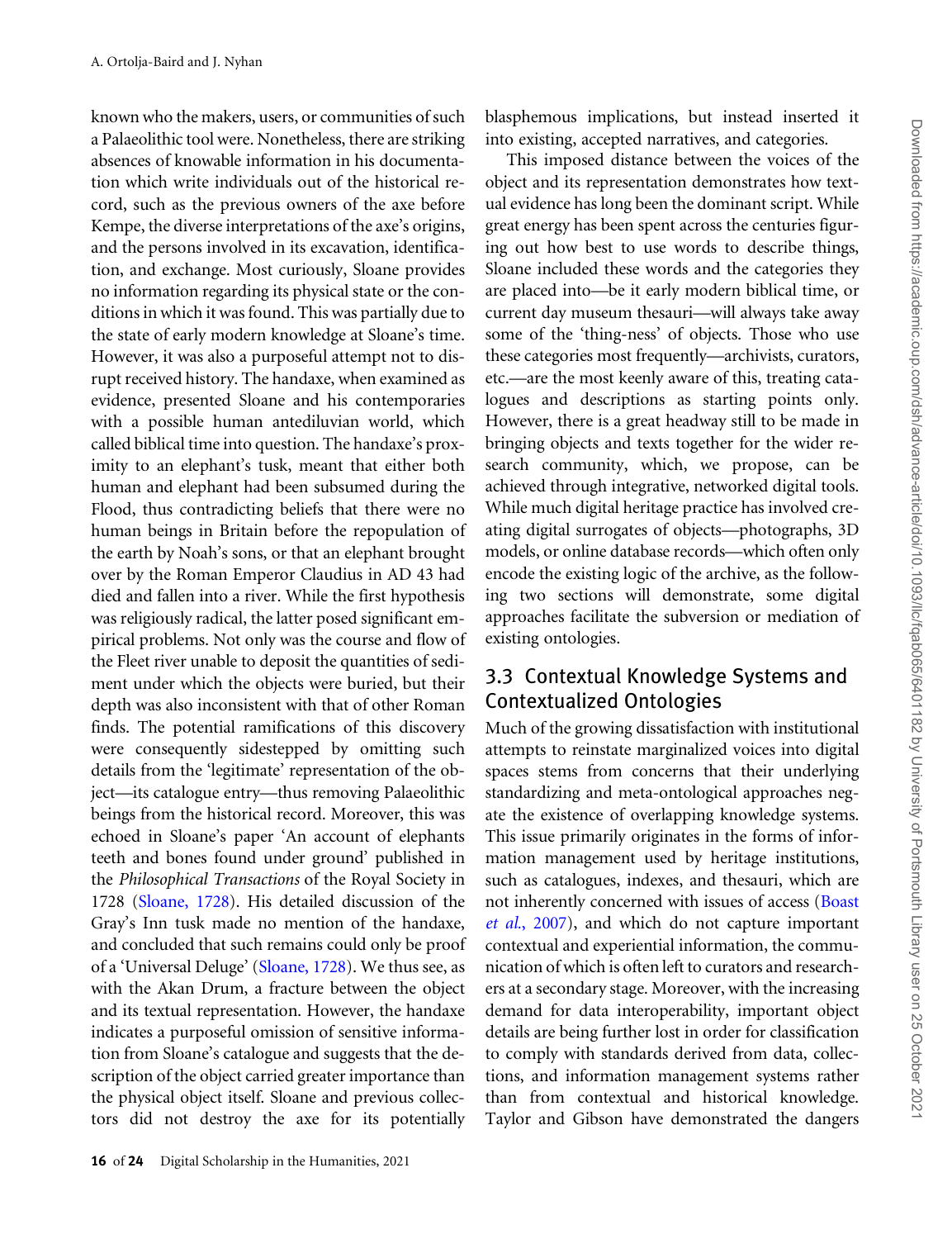Encoding the haunting of an object catalogue

of this standardization in digital participatory projects such as Wiki loves Monuments (in which the public upload their photographs of heritage sites), which largely abide by classificatory schemes that perpetuate authorized heritage discourses [\(Smith, 2006](#page-21-0)), and which prevent any opening up of these restricted, standardized classifications to local and bottom-up reinterpretations of what comprises and who authorizes heritage [\(Taylor and Gibson, 2017](#page-22-0)). The antidote to this atomization, many have claimed, lies in the creation of information systems built upon fluid ontologies that are able to encapsulate multiple knowledge systems and contexts. In so doing, they give agency to disenfranchized communities, providing them with the opportunity to embed local epistemologies, ontologies, and contexts into information systems at the same level as authorized heritage classifications. This approach goes far beyond purely expanding upon the contextual information provided within heritage classification and catalogues, and presents the diversity of ways of thinking about and knowing objects, their relationships and connections, and the origins of these readings. The platform ResearchSpace ([Oldman and Tanase, 2018](#page-21-0)), for instance, is based upon the CIDOC Conceptual Reference Model (CIDOC-CRM), which is 'intended to promote a shared understanding of cultural heritage information by providing a common and extensible semantic framework for evidence-based cultural heritage information integration' [\(CIDOC-CRM,](#page-22-0) [2020\)](#page-22-0). Such approaches write local knowledge into information systems at the most fundamental level, acknowledge the multiplicity and evolving nature of information, and invert existing ontological hierarchies.

Going forward, we anticipate semantic and linked data, and ontology-driven data, to offer important avenues for examining Sloane's collection and computational approaches to absence and bias more broadly. These foundations negate some of the effects of structured data and its losses, and integrate the subjectivities and dynamics of both current and historic research processes into the analysis presented. Building on the previous section, we foresee such approaches as facilitating greater dialogue between Sloane's objects, his textual corpus, and current-day curatorial knowledge. In addition, the ability to structure data around social relations enables us to

integrate unknown or anonymous individuals into the network surrounding Sloane's collection by their roles alone. While this does not fully recover their identities, it reinstates them into the system of production and dissemination, and gives them space within which to act as agents. Finally, as the following section on participatory approaches will demonstrate, rethinking the ontological basis for our research will enable us to accommodate a plurality of voices and perspectives, allowing diverse and even conflicting readings of Sloane's catalogue and objects provided by curators, researchers, and later-day communities to interact simultaneously. How might these elements come together? In the case of the above-mentioned Akan drum, we anticipate being able to conterminously communicate information regarding its originally assumed 'Indian' provenance as well as its Ghanaian origins; its relationship to extant objects in other collections as well as to elements of West African culture that slaves were not permitted to transport to the colonies; and rich social and cultural contextual information, such as how it was played and its musical legacy in both current day Ghana and the USA. Most importantly, by breaking away from structured data, this dynamic knowledge map enables unnamed persons such as the drum's creator, players, and traders, to be recognized and attributed with individual agency, as they occupy a space and series of relationships within the network of information.

#### 3.4 The potential of 'participatory approaches'?

Documentation strategy is just one approach from the field of archival science that might be adapted to Sloane's catalogues.17 Samuels wrote that when 'challenged by the abundance of materials, the scarcity of the resources to care for them, and the decentralised nature of contemporary society and its records, archivists must develop new intellectual frameworks to guide them' ([Samuels, 1986,](#page-21-0) p. 114). She proposed three strategies to aid in this, collecting policies, projects and:

a plan formulated to assure the documentation of an ongoing issue, activity, or geographic area (e.g., the operation of the government of the state of New York, ...). The strategy is ordinarily designed, promoted, and in part implemented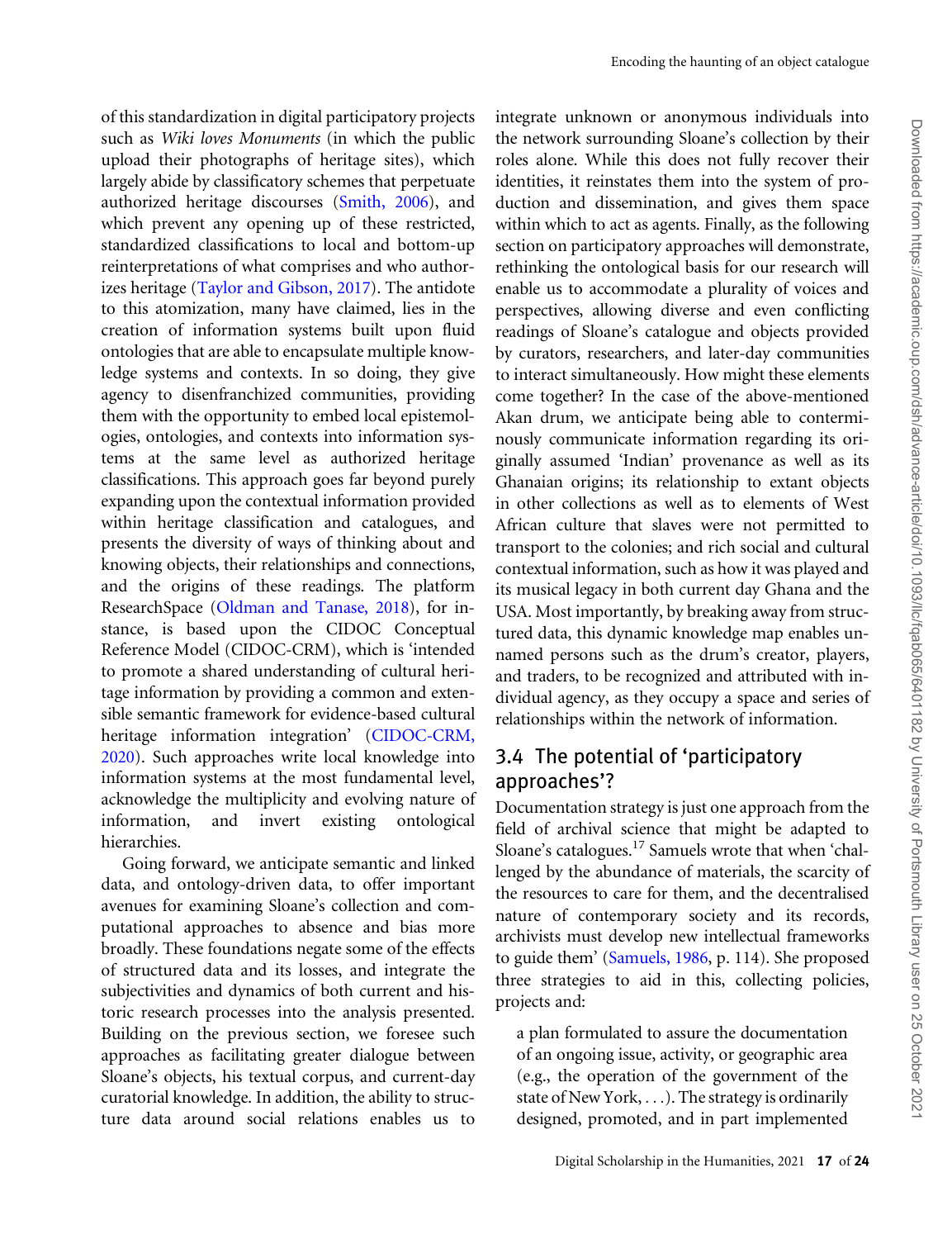by an ongoing mechanism involving records creators, administrators (including archivists), and users. The documentation strategy is carried out through the mutual efforts of many institutions and individuals influencing both the creation of the records and the archival retention of a portion of them. The strategy is refined in response to changing conditions and viewpoints ([Samuels, 1986,](#page-21-0) p. 115).

We argue that the necessity of documenting, or at least acknowledging, the hidden contributions that were made to Sloane's catalogues, can be positioned as an ongoing issue. The asymmetries of attribution that are manifested in Sloane's catalogues are of continuing concern, not only because we are today still working through with their consequences, $^{18}$  and seeking to redress them, but also because knowledge of these mechanisms directly informs questions about the breadth and depth of the contextual information that is required to ethically read and use (also in a computational sense) Sloane's catalogues. This material is not currently packaged with the hardcopy or digitized catalogues, but must be derived from secondary literature such as the scholarly studies discussed above. Moreover, as is implicit in Samuels' quote, if we define the idea of a 'user' widely, then documentation strategy can accommodate a more inclusive and participatory approach to documenting such an ongoing issue.

The participatory approach that we hope to pursue would include working with later-day communities, for example, the British Jamaican community in London, to explore ways of co-creating contextual ontologies and of visualizing representations of absence and loss in Sloane's catalogues (and those sections of the British Museum and other national collections the catalogues map). The reality is that the identity of some of those people whose knowledge and agency shaped the catalogues and Sloane's collecting practices may never be recovered. However, working with later-day communities in a participatory way, to understand, for example, how they read Sloane's catalogues and the information contained in them, could prove to be a fruitful avenue. By appropriately interfolding their readings of the catalogues, especially with regards to local and vernacular knowledge, with the digital representation of Sloane's catalogues we might find a satisfactory way of acknowledging some

of the absences upon which the catalogues are built.<sup>19</sup> We do not claim that this would redress historical exclusions; however, rather we hope it would not reinforce exclusion by restricting decisions about how the absences that shape the catalogues can be focalized to present-day users of the catalogues to our small, white, and institutionally privileged research team.

This path is, moreover, intended to circumvent some of the issues surrounding participatory approaches in heritage. While participatory measures such as the integration of user responses to digital heritage into existing narratives have been frequently interpreted as the 'co-creation of heritage' [\(Ciolfi,](#page-19-0) [2013\)](#page-19-0), such interactions are predominately responsive, taking place after 'profound issues of appropriation and agenda-setting (ideas of what and whose heritage) have already been made' [\(Taylor and Gibson, 2017\)](#page-22-0). By actively involving users in the research design process, we could open Sloane's catalogues up to discussion as to what should be investigated, and how and why this should be approached. An approach often explicitly taken against the backdrop of systematic exclusion ([Jules, 2016\)](#page-20-0), a truly participatory approach has the potential to open a virtuous circle, and foster 'representational belonging' [\(Caswell, 2014](#page-19-0); [Caswell](#page-19-0) et al.[, 2016](#page-19-0)) in communities currently marginalized in and from Sloane's catalogues while speaking to aspirations for social justice that are expressed by archivists, information professionals, and digital humanists [\(Punzalan and Caswell, 2016](#page-21-0)).

# 4 Conclusion and Recommendations for Cultural Heritage

In Potential History: Unlearning Imperialism, Ariella Aïsha Azoulay lays bare the fundamental misconception surrounding archival silences:

something is wrong with the paradigm of alternative history. The problem is that it proposes some things as 'hidden histories' in need of discovery, but in fact, these aren't hidden things or histories but rather open secrets known far beyond the archive and the grammar invented as guardian of its scholarly uses [\(Azoulay, 2019,](#page-19-0) p. 197).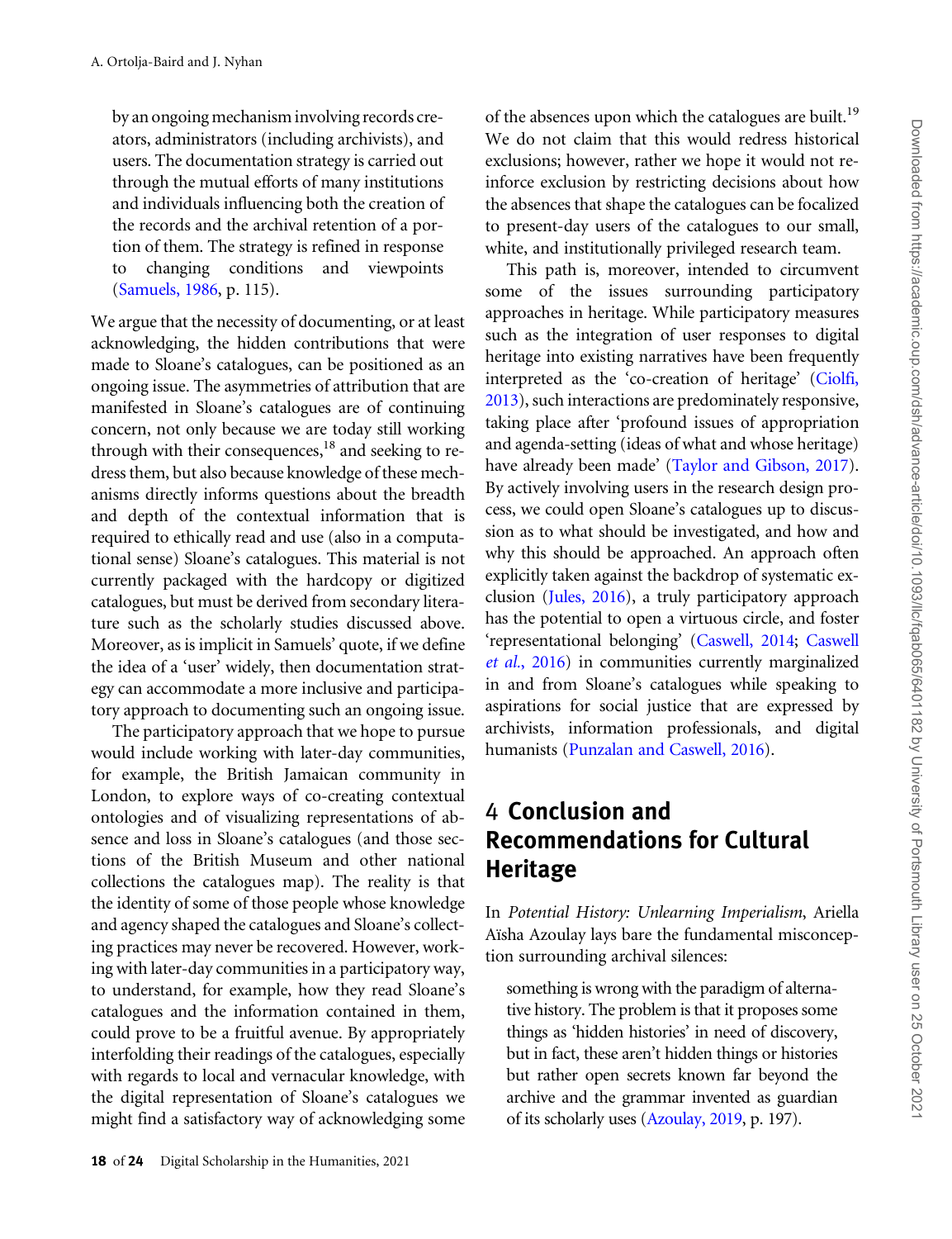The parallels raised by examining absences in Sloane's catalogues amplify the importance of current-day questions regarding the ethics of digital humanities scholarship and the duty to investigate and 'right' these data absences, especially considering the now well-accepted views on the perpetuation of subjectivities by digital tools and archives. Accordingly, like Sloane, and as Onuoha has warned, we cannot predict the future use of the data we made machine readable in Enlightenment Architectures, textual hauntings, and all. Sloane recorded his objects in catalogues for his own and his contemporaries' use. While he anticipated that his collection would be used by the public in bequeathing it to the nation, he could have never imagined the ways in which his catalogues would be interrogated. Similarly, we cannot foresee the uses of our datasets, a reality that requires careful planning to ensure that our intentions for the data, and our choices and rationale in data selection are made explicit. As a step towards this, in addition to the online editions of Sloane's catalogues that are an outcome of Enlightenment Architectures, we have also made the XML-encoded versions of the catalogues available through UCL's Research Data Repository, with their corresponding TEI headers that contain important statements related to this, and hard links to the articles that the project has published which treat of these issues at length (see [https://rdr.ucl.ac.uk/collections/](https://rdr.ucl.ac.uk/collections/Enlightenment_Architectures/5231765) [Enlightenment\\_Architectures/5231765](https://rdr.ucl.ac.uk/collections/Enlightenment_Architectures/5231765)).

Addressing absences in Sloane's catalogues consequently raises questions regarding the ethics of digital humanities and digital cultural heritage scholarship and whether there is a duty to investigate and at least alert the reader and users of the data to these data absences. Thus, we close with the following recommendations for custodians (like memory organizations) and interpreters (like digital humanists and digital historians) of data collections that have, or may be, digitized:

- (1) Reflect on whether the subjectivities that shape the management and representation of historical data within in your institution are made sufficiently clear to the stakeholders and computational agents that may act upon them.
- (2) Data and information that explain or alert users of analogue and digital historical collections should be bundled with the corresponding resources, especially when such contextual

matter is significant for reading, digitally interrogating, or transforming and interweaving that data in an ethical way.

- (3) Reflect on whether the data absences of collections, at the individual and aggregate collection, are communicated in meaningful ways.
- (4) Narratives of the role of digital technologies in the cultural heritage sector are often techno-futurist and techno-triumphalist in viewpoint. Reflect on how the use of digital technologies in this sector may, in fact, serve to reconstitute existing inequalities or reinforce hegemonies of perspective.
- (5) Investigate digital and blended methodologies that may give rise to digital collections and tools that accommodate, and focalize, a plurality of voices and communities so as to obviate the potential of digital technologies to amplify the subjectivities of the archive in ways that may be as yet unimagined

This article may be seen as a first step towards an implementation of these recommendations in in the context of Enlightenment Architectures, given the attention that we have drawn to the subjectivities and absences that shaped Sloane's catalogues, their potential re-inscription, and entrenchment in present and future digital heritage networks and our ongoing work to respond to them. Moreover, these are the issues that we hope to further address in subsequent research. This research should be interdisciplinary and extramural not only in the intellectual sense of crossing disciplinary spaces and boundaries, but also in the practice-based sense of attending to the situatedness of curatorial and museum practice, and collections history, so as to better understand, in full collaboration with memory institutions and participatory communities, the particular difficulties, for example, financial, or in terms of institutional mandate and national context, and indeed opportunities, of actively implementing such recommendations.

# Acknowledgements

We wish to thank the anonymous peer reviewers for their corrections and insightful requests for clarification. We thank Dr Kim Sloan, Curator of British Drawings and Watercolours in Prints and Drawings,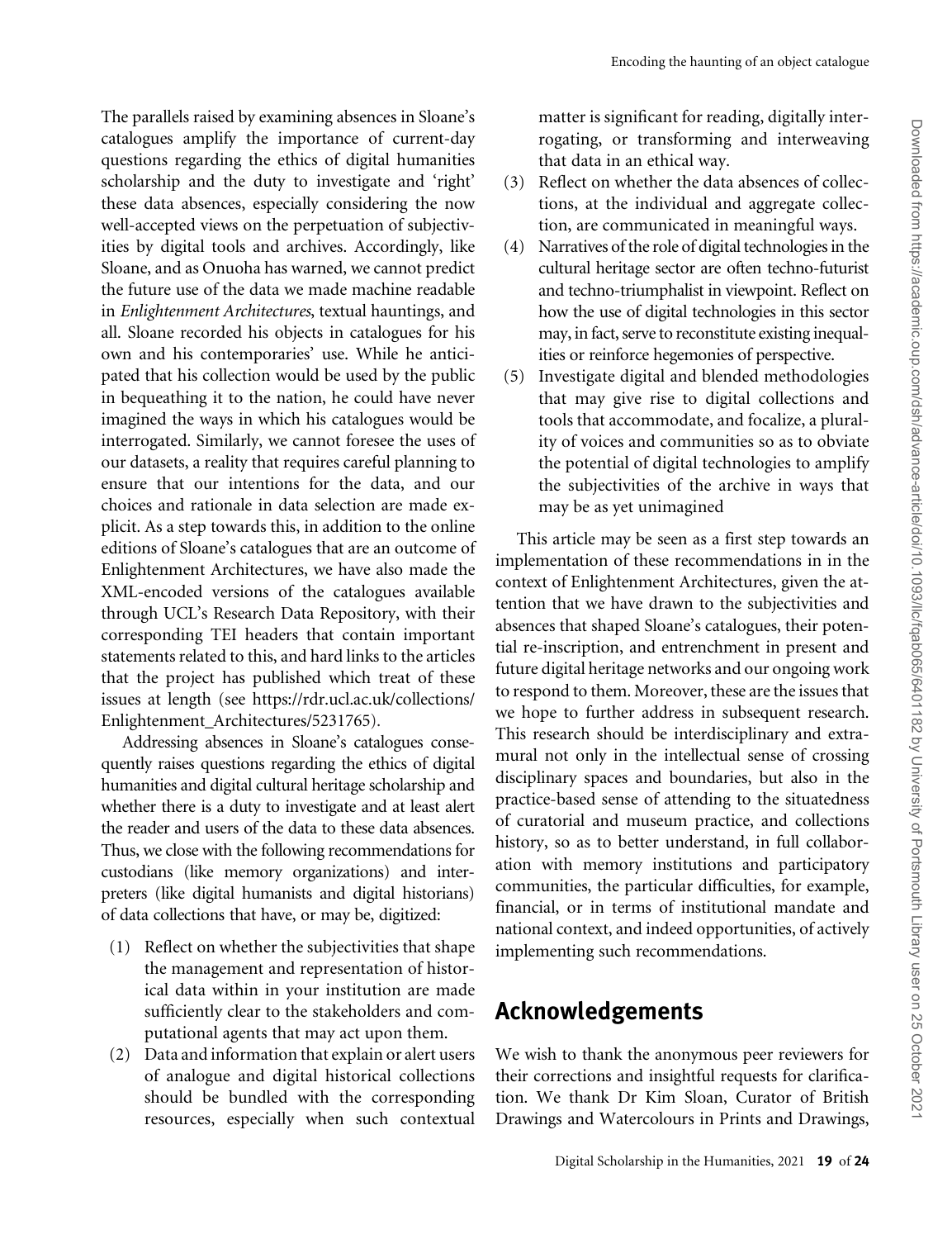<span id="page-19-0"></span>British Museum (1992–2020) and also the Francis Finlay Curator of the Enlightenment Gallery (2000– 20) for her comments on earlier drafts of this article. We thank Deborah Leem, PhD student, UCL, for her earlier iteration towards a numerical analysis of people and place across all of the catalogues that are bound together in Sloane's miscellanies.

# Funding

This work was supported by the Leverhulme Trust funded research project, Enlightenment Architectures: Sir Hans Sloane's Catalogues of his Collections (rpg-2016-239). This project investigated Sir Hans Sloane's original manuscript catalogues of his collections in order to understand their highly complex information architecture and the intellectual legacies of this 'meta-data of the Enlightenment'.

## References

- Aho, S. (2016). The colonial remix: power and language in colonial and digital spaces. The Quiet Corner Interdisciplinary Journal, 1(2): 27–35. [https://opencom](https://opencommons.uconn.edu/tqc/vol1/iss2/5 ) [mons.uconn.edu/tqc/vol1/iss2/5](https://opencommons.uconn.edu/tqc/vol1/iss2/5 ) (accessed 25 July 2020).
- Arroyo-Ramirez, E.(2016). Invisible defaults and perceived limitations: processing the Juan Gelman Files. Medium: On Archivy. [https://medium.com/on-archivy/invisible](https://medium.com/on-archivy/invisible-defaults-and-perceived-limitations-processing-the-juan-gelman-files-4187fdd36759)[defaults-and-perceived-limitations-processing-the-juan](https://medium.com/on-archivy/invisible-defaults-and-perceived-limitations-processing-the-juan-gelman-files-4187fdd36759)[gelman-files-4187fdd36759](https://medium.com/on-archivy/invisible-defaults-and-perceived-limitations-processing-the-juan-gelman-files-4187fdd36759) (accessed 25 July 2020).
- Azoulay, A. (2019). Potential History: Unlearning Imperialism. London: Verso.
- Bianco, J. 'Skye'. (2012). The digital humanities which is not one. In Gold, M. K. (ed.), Debates in the Digital Humanities. Minneapolis: University of Minnesota Press, pp. 96–113.
- Blakeway, A. (2011). The library catalogues of Sir Hans Sloane: their authors, organization, and functions. The Electronic British Library Journal, 16, 1–49.
- Boast, R., Bravo, M. and Srinivasan, R. (2007). Return to Babel: emergent diversity, digital resources, and local knowledge. The Information Society, 23(5): 395–403.
- Boast, R. and Enote, J. (2013). Virtual repatriation: it is neither virtual nor repatriation. In Biehl, P. F. and Prescott, C. (eds), Heritage in the Context of Globalization. SpringerBriefs in Archaeology, vol. 8. New York: Springer, pp. 103–113.
- Bourg, C. (2015). Never neutral: libraries, technology, and inclusion.Ontario Library Association Conference. [https://](https://chrisbourg.wordpress.com/2015/01/28/never-neutral-libraries-technology-and-inclusion/) [chrisbourg.wordpress.com/2015/01/28/never-neutral](https://chrisbourg.wordpress.com/2015/01/28/never-neutral-libraries-technology-and-inclusion/)[libraries-technology-and-inclusion/](https://chrisbourg.wordpress.com/2015/01/28/never-neutral-libraries-technology-and-inclusion/) (accessed 25 July 2020).
- Brown, N. M., Mendenhall, R., Black, M. L., Van Moer, M., Zerai, A and Flynn, K. (2016). Mechanized margin to digitized center: black feminism's contributions to combatting erasure within the digital humanities. International Journal of Humanities and Arts Computing, 10(1): 110–25.
- Brown, V.(2015). Mapping a slave revolt: visualizing spatial history through the archives of slavery. Social Text, 33(4(125)): 134–41.
- Carter, R. G. S. (2006). Of things said and unsaid: power, archival silences, and power in silence. Archivaria, 61, 215–33.
- Caswell, M. (2014). Seeing yourself in history: community archives in the fight against symbolic annihilation. The Public Historian, 36(4): 26–37.
- Caswell, M., Cifor, M. and Ramirez, M. H. (2016). 'To suddenly discover yourself existing': uncovering the affective impact of community archives. The American Archivist, 79(1): 56–81.
- Caygill, M.(1994). Sloane's will and the establishment of the British Museum. In MacGregor, A. (ed.), Sir Hans Sloane: Collector, Scientist, Antiquary, Founding Father of the British Museum. London: Published for the Trustees of the British Museum by British Museum Press in Association with Alistair McAlpine, pp. 45–68.
- Caygill, M.(2012). Sloane's catalogues and the arrangement of his collections. In Walker, A., MacGregor, A. and Hunter, M. (eds), From Books to Bezoars: Sir Hans Sloane and His Collections. London: British Library, pp. 120–36.
- Chen, A. T., Martell, J. and Lach, P. (2016). Supporting discovery through contextual representation: developing a tool for visually exploring slave narratives. 2016 Workshop on Visualization for the Digital Humanities, Co-located with IEEE VIS 2016.
- Chun Kim, J. (2012). Obeah and the secret sources of Atlantic medicine. In Walker, A., MacGregor, A. and Hunter, M. (eds), From Books to Bezoars: Sir Hans Sloane and His Collections. London: British Library, pp. 80–9.
- Ciolfi, L.(2013). Social traces: participation and the creation of shared heritage. In Giaccardi, E. (ed.), Heritage and Social Media: Understanding Heritage in a Participatory Culture. London: Routledge, pp. 69–86.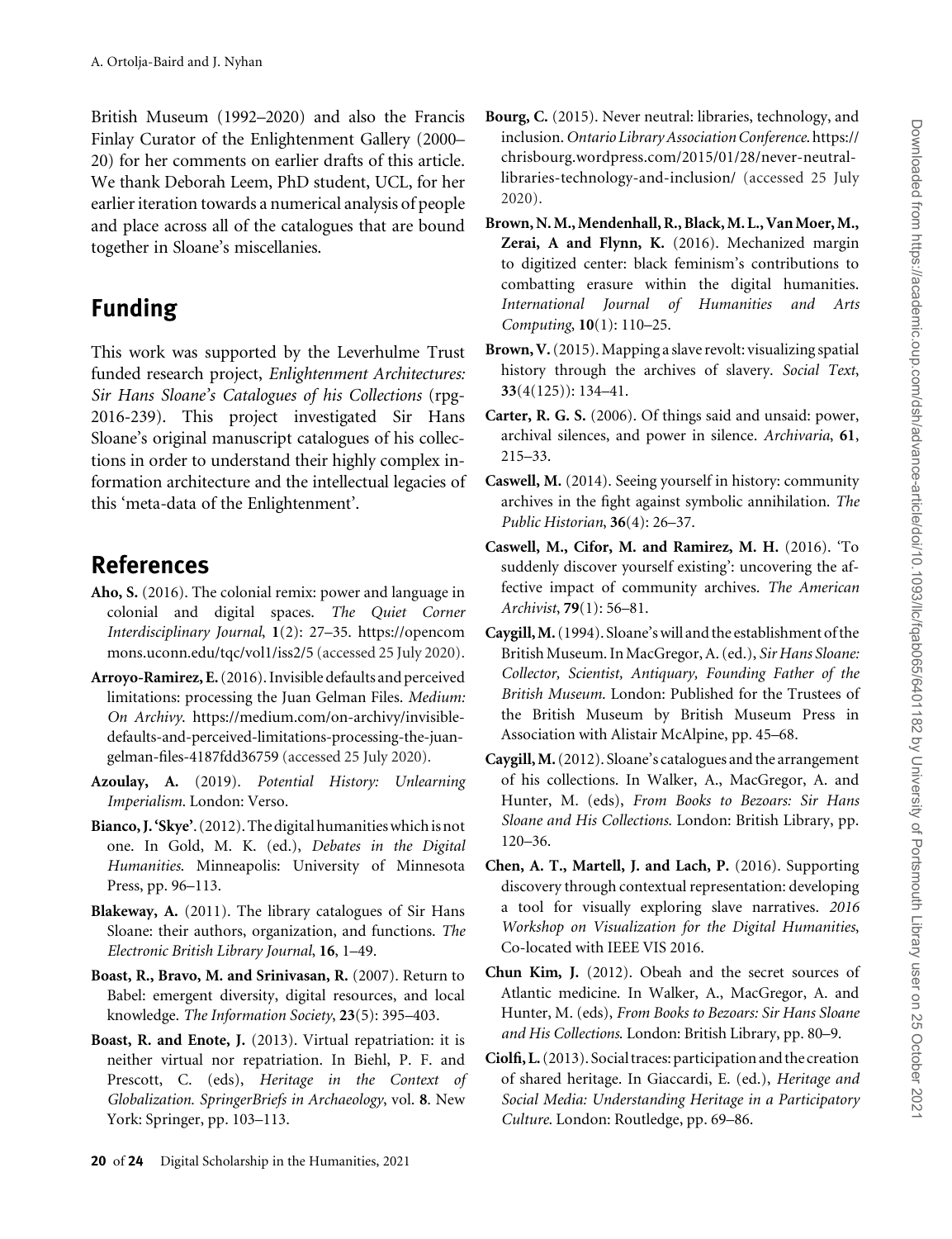- <span id="page-20-0"></span>D'Ignazio, C. and Klein, L. F. (2020). Data Feminism. <Strong> Ideas Series. Cambridge, MA: The MIT Press.
- Dandy, J. E. (1958). The Sloane Herbarium: An Annotated List of the Horti Sicci Composing It; with Biographical Details of the Principal Contributors. London: Printed by order of the Trustees of the British Museum.
- Day, M. (1994). Humana. In MacGregor, A. (ed.), Sir Hans Sloane: Collector, Scientist, Antiquary, Founding Father of the British Museum. London: Published for the Trustees of the British Museum by British Museum Press in association with Alistair McAlpine, pp. 69–76.
- Delbourgo, J. (2012). Collecting Hans Sloane. In Walker, A., MacGregor, A. and Hunter, M. (eds), From Books to Bezoars: Sir Hans Sloane and His Collections. London: British Library, pp. 9–23.
- Delbourgo, J. (2018). Collecting the World: The Life and Curiosity of Hans Sloane. London: Allen Lane.
- Dissengué, A and Winter, J. (2016). Introduction: remembering, forgetting and silence. In Dissengué, A. and Winter, J. (eds), Beyond Memory: Silence and the Aesthetics of Remembrance. Abingdon: Routledge, pp. 1–12.
- Drabinski, E. (2013). Queering the catalog: queer theory and the politics of correction. The Library Quarterly, 83(2): 94–111.
- Drucker, J. Humanities Approaches to Graphical Display. Digital Humanities Quarterly 005, no. 1. [http://www.dig](http://www.digitalhumanities.org/dhq/vol/5/1/index.html) [italhumanities.org/dhq/vol/5/1/index.html](http://www.digitalhumanities.org/dhq/vol/5/1/index.html) (accessed 10 March 2011).
- Dunning, A. and Neudecker, C.(2013). Representation and Absence in Digital Resources: The Case of Europeana Newspapers. [https://availableonline.wordpress.com/](https://availableonline.wordpress.com/2013/11/05/representation-and-absence-in-representation-and-absence-in-digital-resources-the-case-of-europeana-newspapers/) [2013/11/05/representation-and-absence-in-representa](https://availableonline.wordpress.com/2013/11/05/representation-and-absence-in-representation-and-absence-in-digital-resources-the-case-of-europeana-newspapers/) [tion-and-absence-in-digital-resources-the-case-of-euro](https://availableonline.wordpress.com/2013/11/05/representation-and-absence-in-representation-and-absence-in-digital-resources-the-case-of-europeana-newspapers/) [peana-newspapers/](https://availableonline.wordpress.com/2013/11/05/representation-and-absence-in-representation-and-absence-in-digital-resources-the-case-of-europeana-newspapers/) (accessed 25 July 2020).
- Fyfe, P. (2016) An archaeology of Victorian newspapers. Victorian Periodicals Review 49 (4): 546–77.
- Gabriele, S. 2013. Transfiguring the newspaper: from paper to microfilm to database. Amodern 2: Network Archaeology. [http://amodern.net/article/transfiguring](http://amodern.net/article/transfiguring-the-newspaper/)[the-newspaper/](http://amodern.net/article/transfiguring-the-newspaper/) (accessed 25 July 2020).
- Gaffield, J. (2018). Enduring Questions, New Methods: Haitian Studies in the 21st Century. Panel Discussion, University of Virginia. [https://dh.virginia.edu/events/](https://dh.virginia.edu/events/5501) [5501](https://dh.virginia.edu/events/5501) (accessed 25 July 2020).
- Harris, V. (2002). The archival sliver: power, memory, and archives in South Africa. Archival Science, 2, 63–86.
- Hicks, M.(2018). Programmed Inequality. Cambridge: MIT Press.
- Hitchcock, T. (2013) Confronting the digital. Cultural and Social History, 10(1): 9–23.
- Henrichs, A. (2020). Allusions in the Age of the Digital: Four Ways of Looking at a Corpus. [https://wwp.northeastern.](https://wwp.northeastern.edu/research/projects/intertextuality/collaborators.html) [edu/research/projects/intertextuality/collaborators.html](https://wwp.northeastern.edu/research/projects/intertextuality/collaborators.html) (accessed 25 July 2020).
- Hunter, K. M. (2017). Silence in noisy archives: reflections on judith Allen's 'Evidence and Silence – Feminism and the Limits of History' (1986) in the era of mass digitisation. Australian Feminist Studies, 32(91–92): 202–12.
- Jarvis, C., Spencer, M. and Huxley, R. (2012). Sloane's plant specimens and fossils at the NHM. In Walker, A., MacGregor, A. and Hunter, M. (eds), From Books to Bezoars: Sir Hans Sloane and His Collections. London: British Library, pp. 137–57.
- Johnson, J. M. (2018). Markup bodies: black [life] studies and slavery [death] studies at the digital crossroads. Social Text, 36(4(137)): 57–79.
- Jones, P. M. (1988). A preliminary check-list of Sir Hans Sloane's catalogues. The British Library Journal, 14(1): 38–51.
- Jules, B. (2016). Confronting our failure of care around the legacies of marginalized people in archives. Medium: On Archivy. [https://medium.com/on-archivy/confronting](https://medium.com/on-archivy/confronting-our-failure-of-care-around-the-legacies-of-marginalized-people-in-the-archives-dc4180397280#.fm59y9emi)[our-failure-of-care-around-the-legacies-of-marginalized](https://medium.com/on-archivy/confronting-our-failure-of-care-around-the-legacies-of-marginalized-people-in-the-archives-dc4180397280#.fm59y9emi)[people-in-the-archives-dc4180397280#.fm59y9emi](https://medium.com/on-archivy/confronting-our-failure-of-care-around-the-legacies-of-marginalized-people-in-the-archives-dc4180397280#.fm59y9emi) (accessed 25 July 2020).
- Kidd, J. (2019). With new eyes i see: embodiment, empathy and silence in digital heritage interpretation. International Journal of Heritage Studies, 25(1): 54–66.
- Kirk, A. (2017). The design of nothing. Tableau Webinar. [https://www.visualisingdata.com/2017/08/talk-slides-se](https://www.visualisingdata.com/2017/08/talk-slides-second-tableau-2017-webinar) [cond-tableau-2017-webinar](https://www.visualisingdata.com/2017/08/talk-slides-second-tableau-2017-webinar) (accessed 25 July 2020).
- Klein, L. F. (2013). The image of absence: archival silence, data visualization, and James Hemings. American Literature, 85(4): 661–88.
- Kreitz, K.(2017). Toward a Latinx digital humanities pedagogy: remixing, reassembling, and reimagining the archive. Educational Media International, 54(4): 304–16.
- Kwarteng, K. A. (2019). Digital diasporas, digital histories: preserving Ghana's past in the digital age. 2019 Global DH Symposium. [https://www.youtube.com/watch?v](https://www.youtube.com/watch?v=DDDR0XcH0h0)=[DDD](https://www.youtube.com/watch?v=DDDR0XcH0h0) [R0XcH0h0](https://www.youtube.com/watch?v=DDDR0XcH0h0) (accessed 25 July 2020).
- MacGregor, A. (1994). Sir Hans Sloane: Collector, Scientist, Antiquary, Founding Father of the British Museum. London: Published for the Trustees of the British Museum by British Museum Press in association with Alistair McAlpine.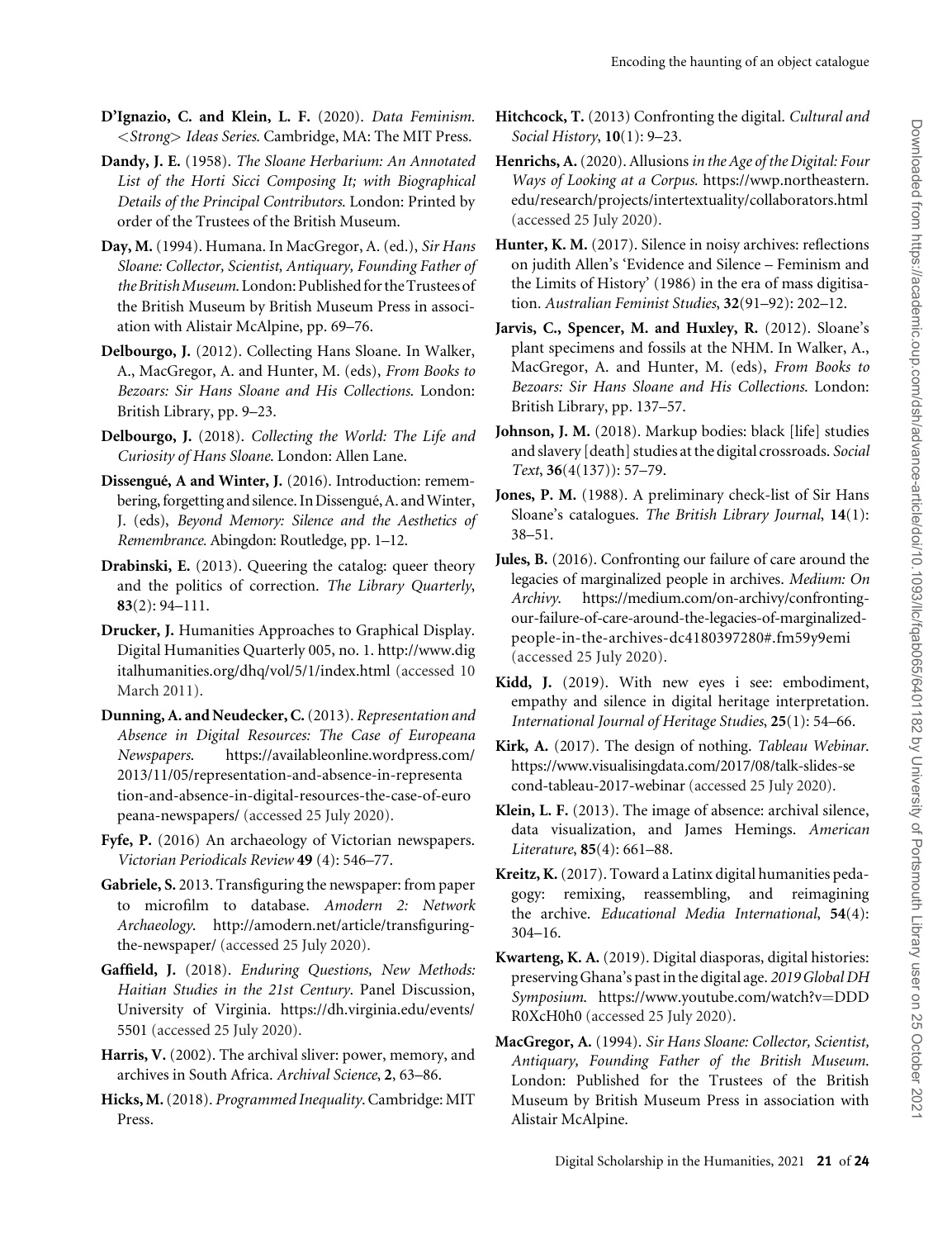- <span id="page-21-0"></span>Mak, B. (2014) Archaeology of a digitization. Journal of the Association for Information Science & Technology, 65(8): 1515–26.
- Manoff, M. (2016). Mapping Archival Silence: technology and the historical record. In Foscarini, F., Macneil, H., Mak, B. and Oliver, G. (eds), Engaging with Records and Archives:Histories and Theories. London: Facet Publishing, pp. 63–81.
- Mason R. and Sayner J. (2019). Bringing museal silence into focus: eight ways of thinking about silence in museums. International Journal of Heritage Studies, 25(1): 5–20.
- McPherson, T. (2013). Why are the Digital Humanities so white? Or thinking the histories of race and computation. In Gold. M. K. (ed.), Debates in the Digital Humanities. Minneapolis: University of Minnesota Press.
- Meyer, M. and Woodthorpe, K. (2008). The material presence of absence: a dialogue between museums and cemeteries. Sociological Research Online, 13(5): 127–35.
- Nieves, A. D. and Jaksch, M. (2014). Africa is a country? Digital diasporas, ICTs, and heritage development strategies for social justice. Journal of Interactive Technology and Pedagogy, 6. [https://jitp.commons.gc.cuny.edu/](https://jitp.commons.gc.cuny.edu/africa-is-a-country-digital-diasporas-icts-and-heritage-development-strategies-for-social-justice/) [africa-is-a-country-digital-diasporas-icts-and-heritage](https://jitp.commons.gc.cuny.edu/africa-is-a-country-digital-diasporas-icts-and-heritage-development-strategies-for-social-justice/)[development-strategies-for-social-justice/](https://jitp.commons.gc.cuny.edu/africa-is-a-country-digital-diasporas-icts-and-heritage-development-strategies-for-social-justice/) (accessed 25 July 2020).
- Noble, S. (2018). Algorithms of Oppression: How Search Engines Reinforce Racism. New York: New York University Press.
- Oldman, D. and Tanase, D. (2018). Reshaping the knowledge graph by connecting researchers, data and practices in ResearchSpace. In Vrandečić, D. et al. (eds), The Semantic Web – ISWC 2018. ISWC 2018. Lecture Notes in Computer Science, vol. 11137. Springer, Cham, pp. 325–340.
- Onuoha, M. (2016). The Point of Collection. Data and Society: Points. [https://points.datasociety.net/the-point](https://points.datasociety.net/the-point-of-collection-8ee44ad7c2fa)[of-collection-8ee44ad7c2fa](https://points.datasociety.net/the-point-of-collection-8ee44ad7c2fa) (accessed 25 July 2020).
- Ortolja-Baird, A., Pickering, V., Nyhan, J., Sloan, K. and Fleming, M. (2019). Digital humanities in the Memory Institution: the challenges of encoding Sir Hans Sloane's early modern catalogues of his collections. Open Library of Humanities, 5(1): 44.
- Ortolja-Baird, A.(2020). 'Chaos naturae et artis': imitation, innovation, and improvisation in the library of Sir Hans Sloane. Part 1. Library and Information History, 36(3): 155–74.
- Pickering, V. M. R. (2017). Putting Nature in a Box: Hans Sloane's 'Vegetable Substances' Collection. Ph.D. thesis, Queen Mary University of London.
- Powell, A. (2020). To Be Seen We must be Measured: Data Visualisation and Inequality: How Data, Bodies and Experience Entwine. Blog, Ada Lovelace Institute, 23 June 2020. [https://www.adalovelaceinstitute.org/blog/](https://www.adalovelaceinstitute.org/blog/to-be-seen-we-must-be-measured-data-visualisation-and-inequality/) [to-be-seen-we-must-be-measured-data-visualisation](https://www.adalovelaceinstitute.org/blog/to-be-seen-we-must-be-measured-data-visualisation-and-inequality/)[and-inequality/](https://www.adalovelaceinstitute.org/blog/to-be-seen-we-must-be-measured-data-visualisation-and-inequality/) (accessed 4 January 2021).
- Punzalan, R. and Caswell, M.(2016). Critical directions for archival approaches to social justice. Library Quarterly,  $86(1): 25-42.$
- Ramirez, M. H. (2015). Being assumed not to be: a critique of whiteness as an archival imperative. The American Archivist, 78(2): 339–56.
- Robertson, T.(2018). Not All Information Wants to be Free: The Case Study of on Our Backs. In Fernandez, P. D. and Tilton, K. (eds), Applying Library Values to Emerging Technology: Decision-Making in the Age of Open Access, Maker Spaces, and the Ever-Changing Library (Publications in Librarianship #72). Chicago, Illinois: Association of College and Research Libraries, a division of the American Library Association, pp. 225–39.
- Robinson, P.(2009). What text really is not, and why editors have to learn to swim. Literary and Linguistic Computing,  $24(1): 41-52.$
- Salmond, A. (2012). Digital subjects, cultural objects: special issue introduction. Journal of Material Culture, 17(3): 211–28.
- Salmond, A. (2015). Artefacts of encounter: the Cook-Voyage collections in Cambridge. In Coote, J. (ed.), Cook-Voyage Collections of 'Artificial Curiosities' in Britain and Ireland, 1771–2015 (MEG Occasional Paper, No. 5). Oxford: Museum Ethnographers Group, pp. 33–73.
- Samuels, H. (1986). Who controls the past. The American Archivist, 49: 109–24.
- Sanders Garcia, A. (2019). Silent no more: using text mining and social networks to decolonize the history of Algerian women.2019Global DHSymposium.[https://www.youtube.](https://www.youtube.com/watch?v=FuF6-2oZHS4) [com/watch?v](https://www.youtube.com/watch?v=FuF6-2oZHS4)=[FuF6-2oZHS4](https://www.youtube.com/watch?v=FuF6-2oZHS4) (accessed 25 July 2020).
- Sherratt, T. (2015). Seams and Edges: Dreams of Aggregation, Access & Discovery in a Broken World. Discontents.com. [http://discontents.com.au/seams-and-edges-dreams-of](http://discontents.com.au/seams-and-edges-dreams-of-aggregation-access-discovery-in-a-broken-world/)[aggregation-access-discovery-in-a-broken-world/](http://discontents.com.au/seams-and-edges-dreams-of-aggregation-access-discovery-in-a-broken-world/) (accessed 25 July 2020).
- Smith, L. (2006). Uses of Heritage. London: Routledge.
- Smith, T. A. and Hann, K. (2012). Sloane, Slavery and Science. In Walker, A., MacGregor, A. and Hunter, M. (eds), From Books to Bezoars: Sir Hans Sloane and His Collections. London: British Library, pp. 227–35.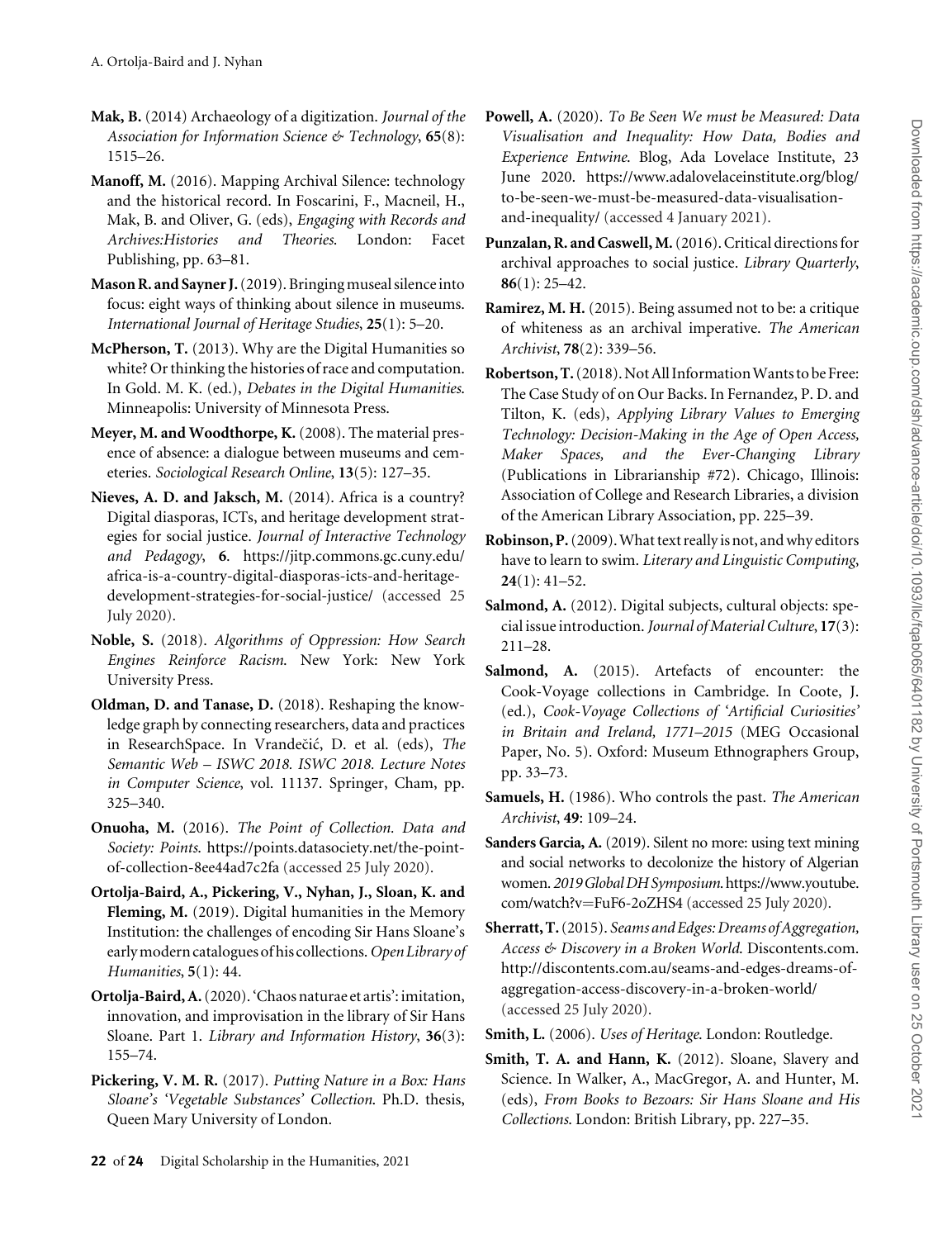- <span id="page-22-0"></span>Sloan, K. and Nyhan J.(2020). Enlightenment Architectures and the reconstruction of Sir Hans Sloane's Cabinets of Miscellanies. Journal of the History of Collections.
- Sloane, H. (1728) An account of elephants teeth and bones found under ground. Philosophical Transactions of the Royal Society, 35: 457–71.
- Sperberg-McQueen, C. M. (1991). Text in the electronic age: texual study and textual study and text encoding, with examples from medieval texts. Literary and Linguistic Computing, 6(1): 34–46.
- Taylor, J. and Gibson, L. K. (2017). Digitisation, digital interaction and social media: embedded barriers to democratic heritage. International Journal of Heritage Studies, 23(5): 408–20.
- Thylstrup, N. B. (2019). The Politics of Mass Digitization. Cambridge, MA: The MIT Press.
- Trouillot, M. R. (1995). Silencing the Past: Power and the Production of History. Boston: Beacon Press.
- Uncomfortable Truths: The Shadow of Slave Trading on Contemporary Art. (2007). [Exhibition], V&A, London, February–June 2007.
- Walker, A., MacGregor, A. and Hunter, M. (2012). From Books to Bezoars: Sir Hans Sloane and His Collections. London: British Library.
- Weingart, S. (2011). Fidelity at Scale: How Time Affects Data. [http://scottbot.net/wp-content/uploads/2011/11/](http://scottbot.net/wp-content/uploads/2011/11/finland.pdf) [finland.pdf](http://scottbot.net/wp-content/uploads/2011/11/finland.pdf) (accessed 25 July 2020).

#### **Websites**

- A Colony in Crisis: The Saint-Domingue Grain Shortage of 1789. (2020). <<https://colonyincrisis.lib.umd.edu/> $\geq$ (accessed 25 July 2020).
- Breve. (2020).<http://hdlab.stanford.edu/breve/> (accessed 25 July 2020).
- CIDOC-CRM. (2020).<http://www.cidoc-crm.org/> (accessed 25 July 2020).
- Documenting the Now. (2020).<https://www.docnow.io> (accessed 25 July 2020).
- Enlightenment Architectures: Sir Hans Sloane's Catalogues of his Collections. (2020). <[https://recon](https://reconstructingsloane.org/enlightenmentarchitectures/) [structingsloane.org/enlightenmentarchitectures/](https://reconstructingsloane.org/enlightenmentarchitectures/)> (accessed 25 July 2020).
- Enslaved: The People of the Historic Slave Trade. (2020). <<http://enslaved.org/>> (accessed 25 July 2020).
- Eyes on the Past Project. (2020). <[http://eyespast.hero](http://eyespast.herokuapp.com/) [kuapp.com/](http://eyespast.herokuapp.com/) $\geq$  (accessed 25 July 2020).
- Freedom on the Move. (2020). <[https://freedomonthe](https://freedomonthemove.org/) [move.org/](https://freedomonthemove.org/)> (accessed 25 July 2020).
- Invisible Australians: Living under the White Australia **Policy.** (2020).  $\langle \text{http://invisibleaustralians.org/}\rangle$  $\langle \text{http://invisibleaustralians.org/}\rangle$  $\langle \text{http://invisibleaustralians.org/}\rangle$ (accessed 25 July 2020).
- Mount Vernon Slavery Database. (2020). <[https://www.](https://www.mountvernon.org/george-washington/slavery/slavery-database/) [mountvernon.org/george-washington/slavery/slavery](https://www.mountvernon.org/george-washington/slavery/slavery-database/)[database/](https://www.mountvernon.org/george-washington/slavery/slavery-database/)> (accessed 25 July 2020).
- O Say Can You See: Early Washington D.C, Law & Family. (2020). <<http://earlywashingtondc.org/>> (accessed 25 July 2020).
- Palladio. (2020). <<https://hdlab.stanford.edu/palladio/>> (accessed 25 July 2020).
- The Georgetown Slavery Archive. (2020). [https://slaver](https://slaveryarchive.georgetown.edu/) [yarchive.georgetown.edu/](https://slaveryarchive.georgetown.edu/) (accessed 25 July 2020).
- The Nana Project. (2020). <[https://www.thenanaproject.](https://www.thenanaproject.org) [org](https://www.thenanaproject.org)> (accessed 25 July 2020).
- Topotime. (2020). <[http://dh.stanford.edu/topotime/](http://dh.stanford.edu/topotime/index.html) [index.html](http://dh.stanford.edu/topotime/index.html)> (accessed 25 July 2020).
- VIAF® (Virtual International Authority File). (2020).  $\langle$ <http://viaf.org/> $\rangle$  (accessed 25 July 2020).

#### Notes

- 1 This article includes historic language that some people might find distressing.
- 2 One notable exception being [Kidd \(2019\)](#page-20-0).
- 3 One such example is Documenting the Now (DocNow), which provides a variety of tools to help 'archivists, activists and researchers work with social media data', thus enabling marginalized communities to take control of digital archiving practices of selection (DocNow, 2020).
- 4 These moments are: when sources are created; when these sources are collected in archives; when the sources are retrieved from the archives by researchers; the moment of retrospective significance (making history) (Trouillot, 1995).
- 5 Delbourgo's argument that Sloane is better considered as a hub around which his collection was formed by a diverse network of individuals advances Caygill's earlier attention to claims that Sloane can hardly be credited with having single-handedly founded his own collection ([Caygill, 1994](#page-19-0)).
- 6 The perhaps greatest absence in the catalogues is the partial origins of Sloane's wealth in Jamaican plantations which afforded him the privilege of amassing such an extensive collection.